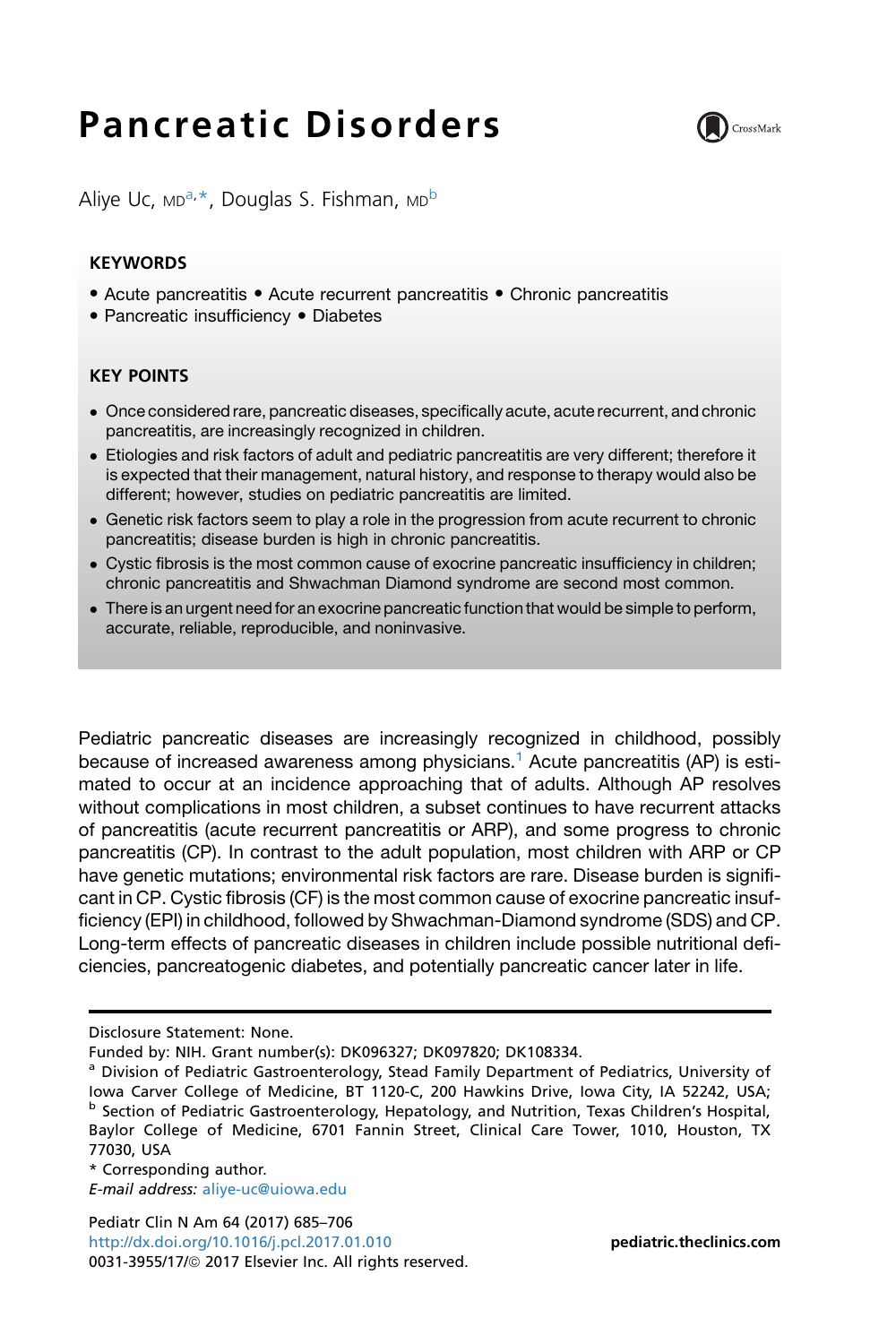## ACUTE PANCREATITIS Risk Factors/Etiologies

Recent studies estimate the incidence of AP at between 3.6 and 13.2 cases per 100,000 children per year,<sup>1</sup> which is similar to incidences reported in adults.<sup>[2](#page-16-0)</sup> [Box 1](#page-2-0) lists etiologies of AP in children.

There are unique differences between risk factors of adult and pediatric  $AP.^{3-17}$  In adults, alcohol use and gallstones account for the majority of cases, while etiologies in children are broad and variable. Biliary/obstructive factors, systemic illness, and medications are commonly identified in childhood AP; 15% to 30% cases are idiopathic. AP triggered by genetic mutations, metabolic factors, trauma, or alcohol is uncommon in children. In infants and toddlers, systemic illness is the leading cause. $3$ 

# Pathophysiology

Pancreatitis may occur in the setting of an inciting factor (eg, medication, obstruction, genetic mutation) that triggers a cascade of events. There are several competing mechanisms of pancreatic inflammation including

- The traditional trypsin-dependent theory (activation of the enzymes leading to destruction of pancreas)<sup>[18](#page-17-0)</sup>
- Inflammatory pathways (supported by animal models lacking trypsinogen and still developing inflammation)<sup>[19](#page-17-0)</sup>
- Endoplasmic reticulum stress (independent of trypsin activation)<sup>[20](#page-17-0)</sup>

Models that mimic human disease are needed to better dissect the mechanisms of pancreatic inflammation.

# Clinical Manifestations

The most common symptoms of AP are abdominal pain and vomiting. Young children may present with vague symptoms and/or irritability; thus diagnosis in this age group requires a high degree of suspicion.<sup>[3](#page-16-0)</sup> Signs and symptoms of cholangitis may be present in gallstone pancreatitis, but mild jaundice and liver enzyme elevations may occur in nonbiliary pancreatitis due to significant inflammatory changes in the distal bile duct as it traverses through the head of the pancreas.

# **Diagnosis**

AP is a clinical diagnosis based on a combination of history, physical examination, lab-oratory testing, and imaging findings as listed in [Table 1](#page-4-0).<sup>[21](#page-17-0)</sup>

# Laboratory findings

Amylase and lipase are the most commonly used biochemical markers of pancreatic inflammation. Amylase and lipase elevations are not specific for AP, but lipase appears to be a more sensitive marker for pancreatitis. In the absence of a known etiology or family history, liver indices (aminotransferases, conjugated and unconjugated bilirubin and GGT), along with fasting glucose, triglycerides, and calcium are recommended laboratory studies for the first episode of AP.

# Imaging findings

Imaging may be done to confirm AP and/or its complications, assessing pancreatic parenchyma and the surrounding organs and vasculature. Imaging may include transabdominal ultrasound (TUS), contrast-enhanced computed tomography (CECT), MRI of the abdomen including magnetic resonance cholangiopancreatography (MRCP), and endoscopic ultrasound (EUS).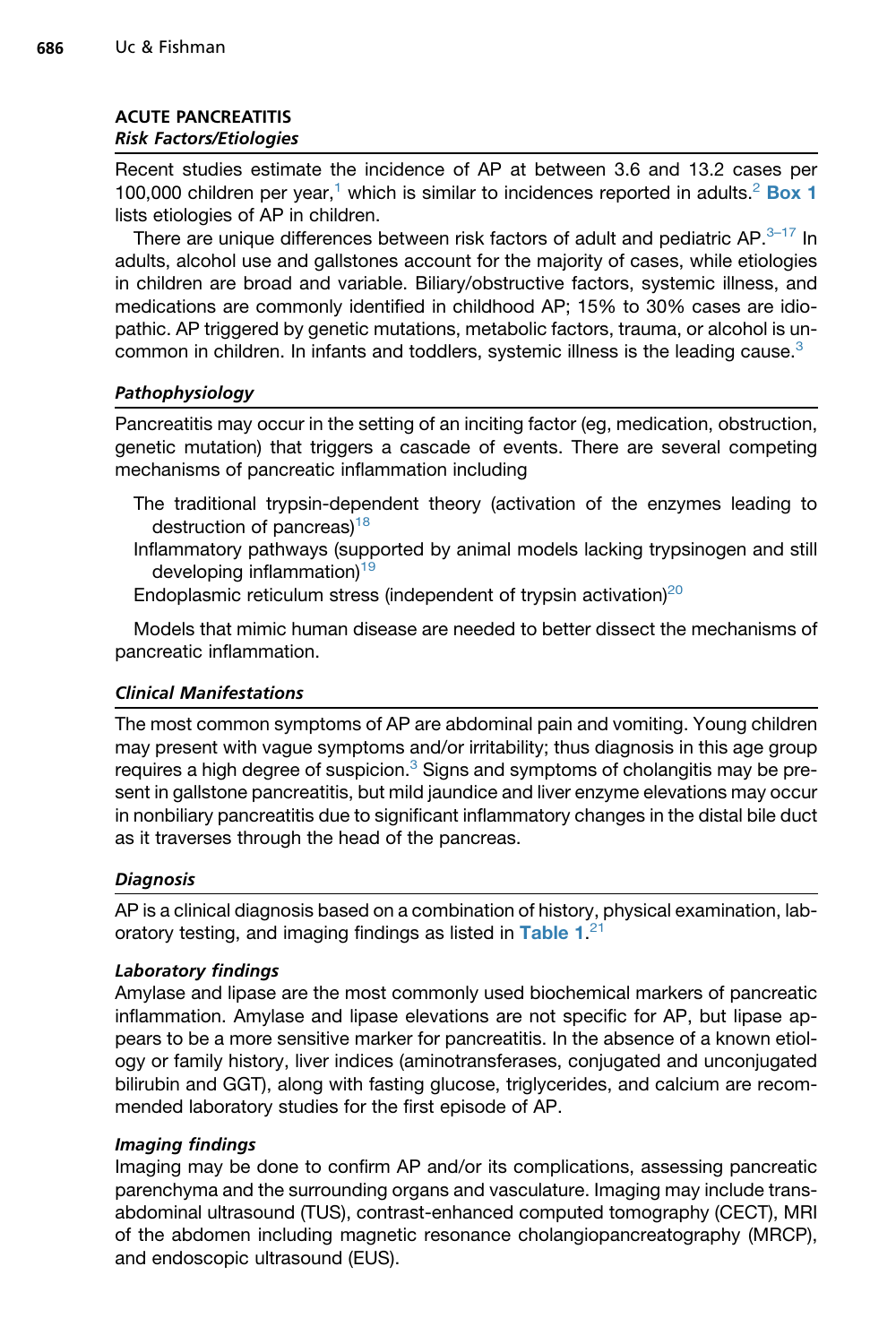<span id="page-2-0"></span>

| Box 1<br>Etiologies of pediatric acute pancreatitis                                                                                                                          |
|------------------------------------------------------------------------------------------------------------------------------------------------------------------------------|
| Biliary/obstructive factors (10%-30%)                                                                                                                                        |
| Gallstones/biliary sludge                                                                                                                                                    |
| Choledocholithiasis                                                                                                                                                          |
| Choledochal cyst                                                                                                                                                             |
| Ampullary obstruction                                                                                                                                                        |
| Pancreas divisum                                                                                                                                                             |
| Anomalous biliopancreatic junction (union)                                                                                                                                   |
| Annular pancreas                                                                                                                                                             |
| Systemic diseases/inflammation/infection (10%-50%)                                                                                                                           |
| Shock/hypoperfusion state                                                                                                                                                    |
| Inflammatory bowel disease                                                                                                                                                   |
| Hemolytic-uremic syndrome                                                                                                                                                    |
| Henoch-Schonlein purpura                                                                                                                                                     |
| Inflammatory bowel disease                                                                                                                                                   |
| Kawasaki disease                                                                                                                                                             |
| Malnutrition/anorexia nervosa                                                                                                                                                |
| Primary sclerosing cholangitis                                                                                                                                               |
| Sickle cell disease                                                                                                                                                          |
| Autoimmune pancreatitis                                                                                                                                                      |
| Sepsis/bacteremia                                                                                                                                                            |
| <b>Bacterial infections</b><br>Campylobacter jejuni<br>Mycoplasma<br>Staphylococcus aureus                                                                                   |
| Viral infections<br>Adenovirus<br>Coxsackie<br>Cytomegalovirus<br>Epstein-Barr virus<br>Echovirus<br>Human immunodeficiency syndrome<br><b>Mumps</b><br>Herpes simplex virus |
| Medications (5%–25%)                                                                                                                                                         |
| Valproic acid                                                                                                                                                                |
| 6-mercaptopurine/azathioprine                                                                                                                                                |
| L-asparaginase                                                                                                                                                               |
| Mesalamine                                                                                                                                                                   |
| Trimethoprim/sulfamethoxazole                                                                                                                                                |
| Furosemide                                                                                                                                                                   |
| Tacrolimus                                                                                                                                                                   |
| Steroids                                                                                                                                                                     |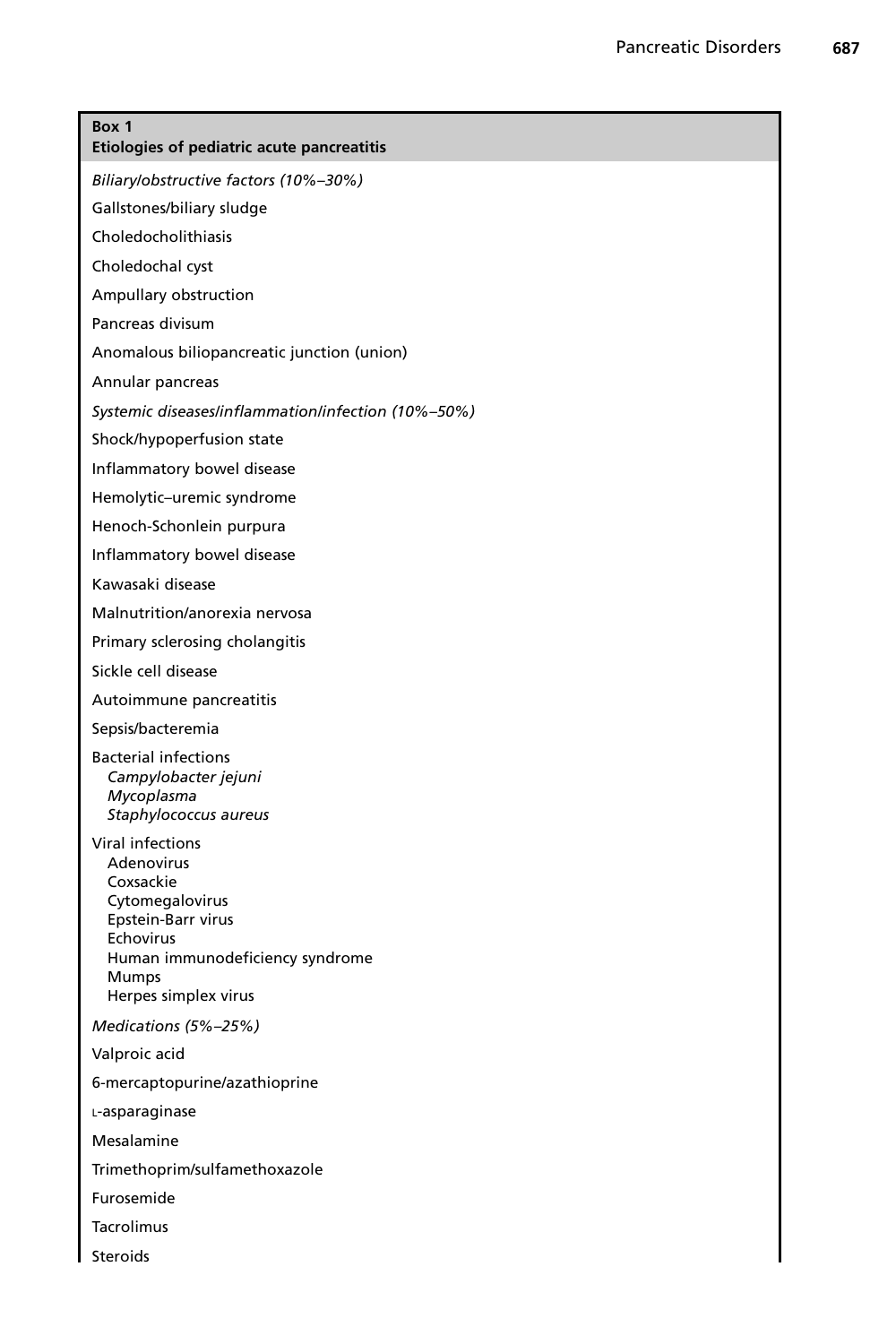Trauma (10%–20%) Blunt abdominal trauma/child abuse Duodenal hematoma Post-ERCP pancreatitis Metabolic diseases (5%–10%) Diabetes mellitus/diabetic ketoacidosis Hypertriglyceridemia Glycogen storage disease Organic acidemia (eg, methylmalonic acidemia) Hypercalcemia Idiopathic (15%–30%) Genetic mutations (rare) PRSS1 CFTR SPINK1 **CTRC** CPA1 CEL CEL-HYB Malignancy (rare) Lymphoma Neuroblastoma Abbreviations: CEL, carboxylesterlipase; CEL-HYB, CEL-Hybrid; CFTR, cystic fibrosis transmembrane generator; CPA1, carboxypeptidase 1; CTRC, chymotrypsin-C; PRSS1, cationic trypsinogen; SPINK1, serine protease inhibitor Kazal type I. Data from Refs.<sup>3-17,88</sup>

In children, TUS is the first-line study based on its diagnostic yield and safety profile. $^{22}$  $^{22}$  $^{22}$  In AP, the pancreas may appear normal on TUS, or difficult to visualize because of intestinal air; echogenicity may be variable. The advantages of TUS are its lower cost compared with other modalities, no need for sedation, and no ionizing radiation. TUS is useful for identifying biliary tract disease, including gallstones, choledochal cyst, common bile duct stones, or biliary tract dilation. TUS can also identify acute fluid collections, peripancreatic inflammation, and masses. The use of Doppler may delineate splenic vein thrombosis or other vascular changes.

Cross-sectional imaging such as CECT and MRI have a limited role in AP.<sup>[23](#page-17-0)</sup> CECT can provide high-resolution images and assess pancreatic parenchyma, peripancreatic tissues, and nearby vessels and organs, but it is not effective in assessing nondilated pancreatic ducts. CECT is routine in adult patients with pancreatitis, but because of risks of ionizing radiation, it is not routinely performed in pediatrics. $24,25$  Of note, recent adult guidelines recommend deferring CECT and/or MRI for the first 48 to 72 hours unless the diagnosis is in question or in those who fail to demonstrate clinical improvement.<sup>[26](#page-17-0)</sup>

MRI/MRCP is not typically ordered for AP. The 2 most common scenarios in which MRI, specifically MRCP, is useful in children are (1) young children with pancreatitis to identify significant pancreatic anomalies<sup>[27](#page-17-0)</sup> and  $(2)$  patients with gallstone pancreatitis with inconsistent laboratory and ultrasound findings.[28](#page-17-0) The most significant risk–benefit assessment for pediatric patients in using MRI is the possible need for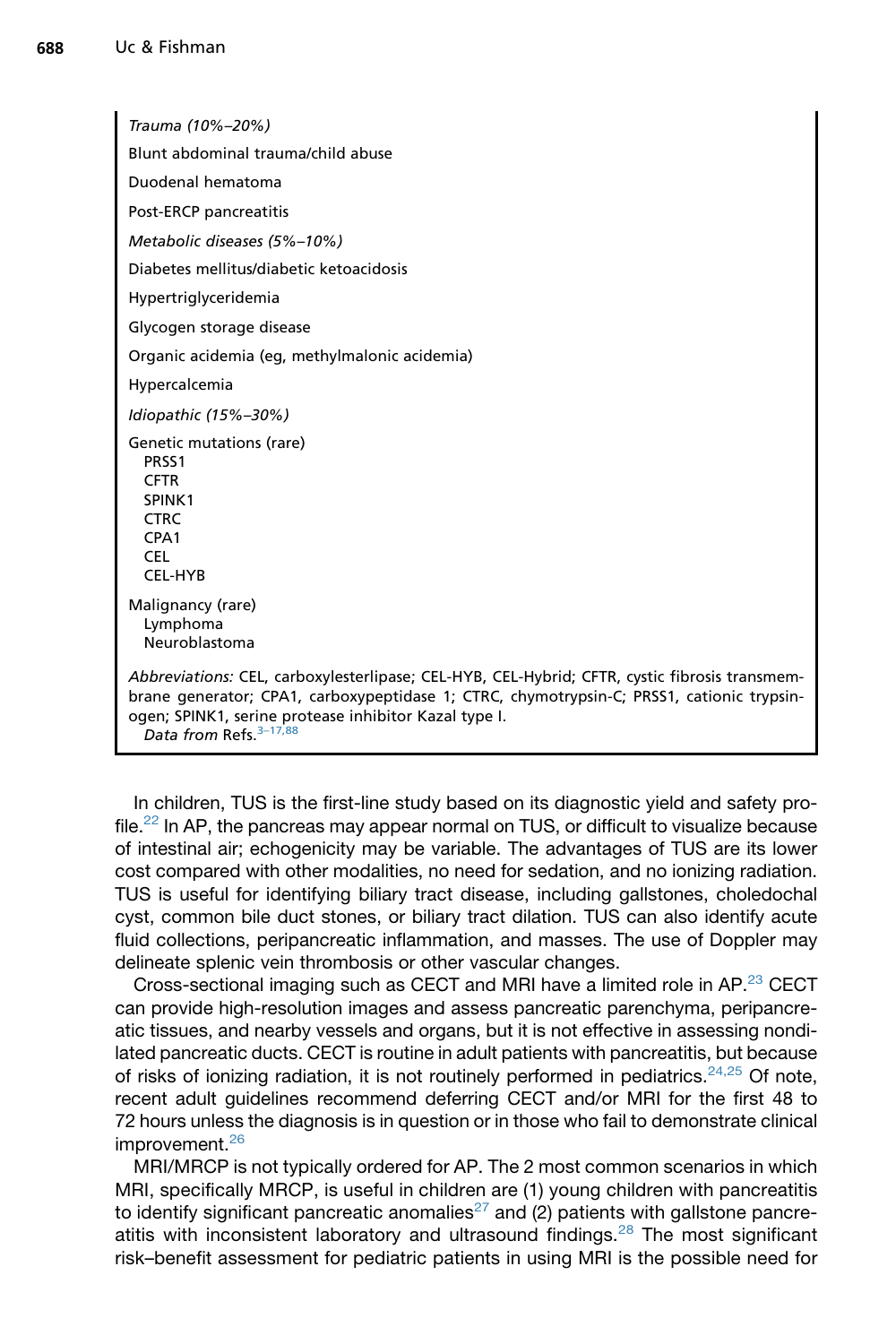<span id="page-4-0"></span>

|            | Table 1<br>Definitions of pancreatitis in children (INSPPIRE criteria)                                                                                                                                                                                                                                                                                                                                     |  |  |  |  |
|------------|------------------------------------------------------------------------------------------------------------------------------------------------------------------------------------------------------------------------------------------------------------------------------------------------------------------------------------------------------------------------------------------------------------|--|--|--|--|
|            | <b>Clinical Definition</b>                                                                                                                                                                                                                                                                                                                                                                                 |  |  |  |  |
| AP         | Requires at least 2 out of 3 criteria:<br>1. Abdominal pain suggestive of, or compatible with AP<br>2. Serum amylase and/or lipase activity at least 3 times greater than the upper limit of<br>normal<br>3. Imaging findings characteristic of, or compatible with AP                                                                                                                                     |  |  |  |  |
| <b>ARP</b> | Requires at least 2 distinct episodes of AP, plus:<br>• Complete resolution of pain ( $>1$ mo pain-free interval between the diagnoses of AP).<br>Or<br>• Complete normalization of amylase and lipase in between episodes.                                                                                                                                                                                |  |  |  |  |
| CP         | Requires at least 1 of the following 3:<br>1. Abdominal pain consistent with pancreatic origin and imaging findings suggestive<br>of chronic pancreatic damage <sup>a</sup><br>2. Evidence of exocrine pancreatic insufficiency and suggestive pancreatic imaging<br>findings <sup>a</sup><br>3. Evidence of endocrine pancreatic insufficiency and suggestive pancreatic imaging<br>findings <sup>a</sup> |  |  |  |  |

Ductal changes: irregular contour of the main pancreatic duct or its radicles; intraductal filling defects; calculi, stricture or dilation; Parenchymal changes: generalized or focal enlargement, irregular contour (accentuated lobular architecture), cavities, calcifications, heterogeneous echotexture.<br><sup>a</sup> "Suggestive" imaging findings of CP include.

From Morinville VD, Husain SZ, Bai H, et al. Definitions of pediatric pancreatitis and survey of present clinical practices. J Pediatr Gastroenterol Nutr 2012;55:261–5.

sedation/anesthesia for completion of the study. MRCP does not require contrast, but gadolinium and related magnetic resonance contrast agents should be used with caution in those with renal impairment or allergy to the agents.

### Complications

In general, AP has a mild course in childhood and resolves without significant complications. When complications occur, they can be local or systemic. Local complications include acute peripancreatic fluid collection, pancreatic pseudocyst ([Fig. 1](#page-5-0)), acute necrotic collection, and walled-off necrosis ([Table 2](#page-6-0)). They should be suspected when there is persistence or recurrence of abdominal pain, secondary increases in pancreatic enzymes, organ dysfunction, or signs and symptoms of sepsis, such as fever and leukocytosis.<sup>[29](#page-17-0)</sup> Other local complications are poor gastric motility, splenic and portal vein thrombosis, and colonic necrosis. Systemic complications include organ failure, most commonly respiratory, cardiovascular, and renal. The 2012 Atlanta classification grades AP severity as mild, moderately severe, or se-vere ([Box 2](#page-7-0), [Fig. 2](#page-7-0)). $29$ 

The scoring systems to assess the severity of pancreatitis in adults (Ranson, Glasgow, modified Glasgow, Bedside Index of Severity in Acute Pancreatitis [BISAP], and Acute Physiology and Chronic Health Evaluation [APACHE], II) cannot be easily applicable to children. The DeBanto scoring system was the first system to assess severity in a pediatric cohort.<sup>[30](#page-17-0)</sup> A more recent scoring system proposes using lipase, albumin, and white blood cell count (WBC) obtained within 24 hours of admission to predict severity. $31$  Developing a severity score in pediatrics is challenging, as severe complications are uncommon, and death is very rare.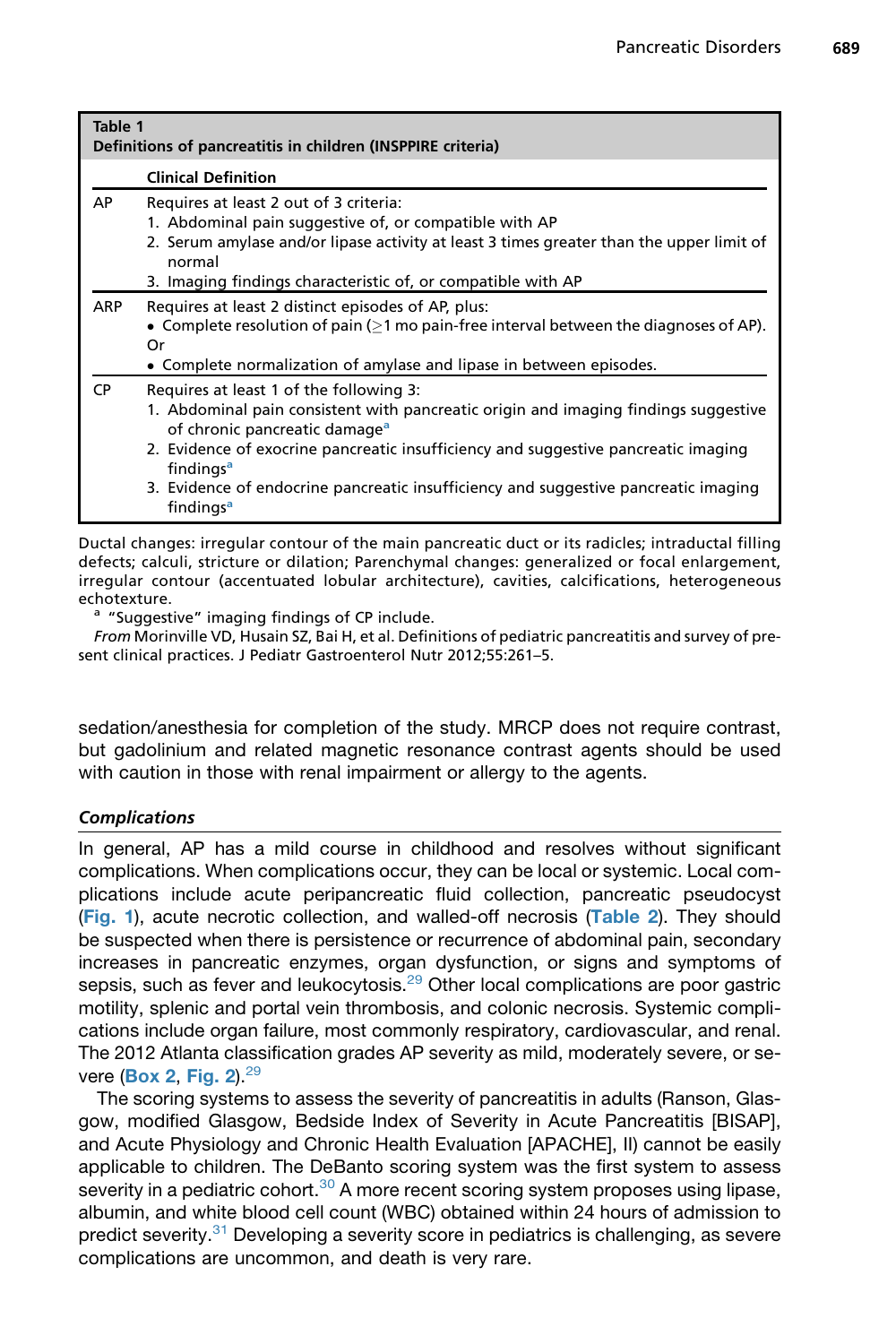<span id="page-5-0"></span>

Fig. 1. CT scan showing pancreatic pseudocyst following a PEG-asparaginase induced AP in a child.

#### **Management**

The most important component in the management of AP is fluid therapy ([Fig. 3](#page-8-0)). Fluid resuscitation is thought to maintain pancreatic microcirculation and prevent major complications, such as necrosis and organ failure. Lactated ringer has been shown to reduce systemic inflammation and thus prevent complications in adults with AP compared to saline. $32$  Early and aggressive fluid resuscitation in children with normal saline and 5% dextrose is safe and well-tolerated, but has not been compared with other fluids.<sup>[33](#page-18-0)</sup> The rates of intravenous fluid in pediatric AP have also not been assessed. One study showed that a combination of early enteral nutrition (<48 hours) and aggressive fluid management (>1.5–2 $\times$ maintenance within the first 24 hours) decreased length of stay and complications.<sup>[33](#page-18-0)</sup>

In both children and adults, the initial nutritional management of AP remains controversial. The American College of Gastroenterology recommends oral feedings for mild AP when patients' symptoms are significantly improved, and feeding with a low-fat solid diet appears as safe as a clear liquid diet.<sup>[26](#page-17-0)</sup> Overall, it is agreed that children with mild-to-moderate disease require minimal to no additional nutritional support; enteral nutrition is preferred over parenteral nutrition, and nutritional support should begin within 48 to 72 hours.<sup>[34](#page-18-0)</sup> For patients with severe AP, enteral nutrition is recommended to prevent infectious complications, decrease inflammatory response, reduce mortality, and improve outcome. Early enteral nutrition appears to be safe in children,  $33$  but more studies are needed.

Pain is managed with opioids, specifically intravenous morphine initially. Despite earlier concerns about Sphincter of Oddi dysregulation with morphine, there is no clin-ical evidence to support this theory.<sup>[35](#page-18-0)</sup> Once tolerating oral feedings, patients may transition to oral acetaminophen or nonsteroidal anti-inflammatory drugs (NSAIDs) alone or combined with an opioid.

Endoscopic procedures for AP are limited to EUS and ERCP. ERCP is recommended in gallstone pancreatitis with choledocholithiasis, cholangitis, or in those with concern for biliary obstruction.<sup>[36,37](#page-18-0)</sup> In adults with gallstone pancreatitis, EUS and MRCP are preferred in those without jaundice or cholangitis; however, this has not been formally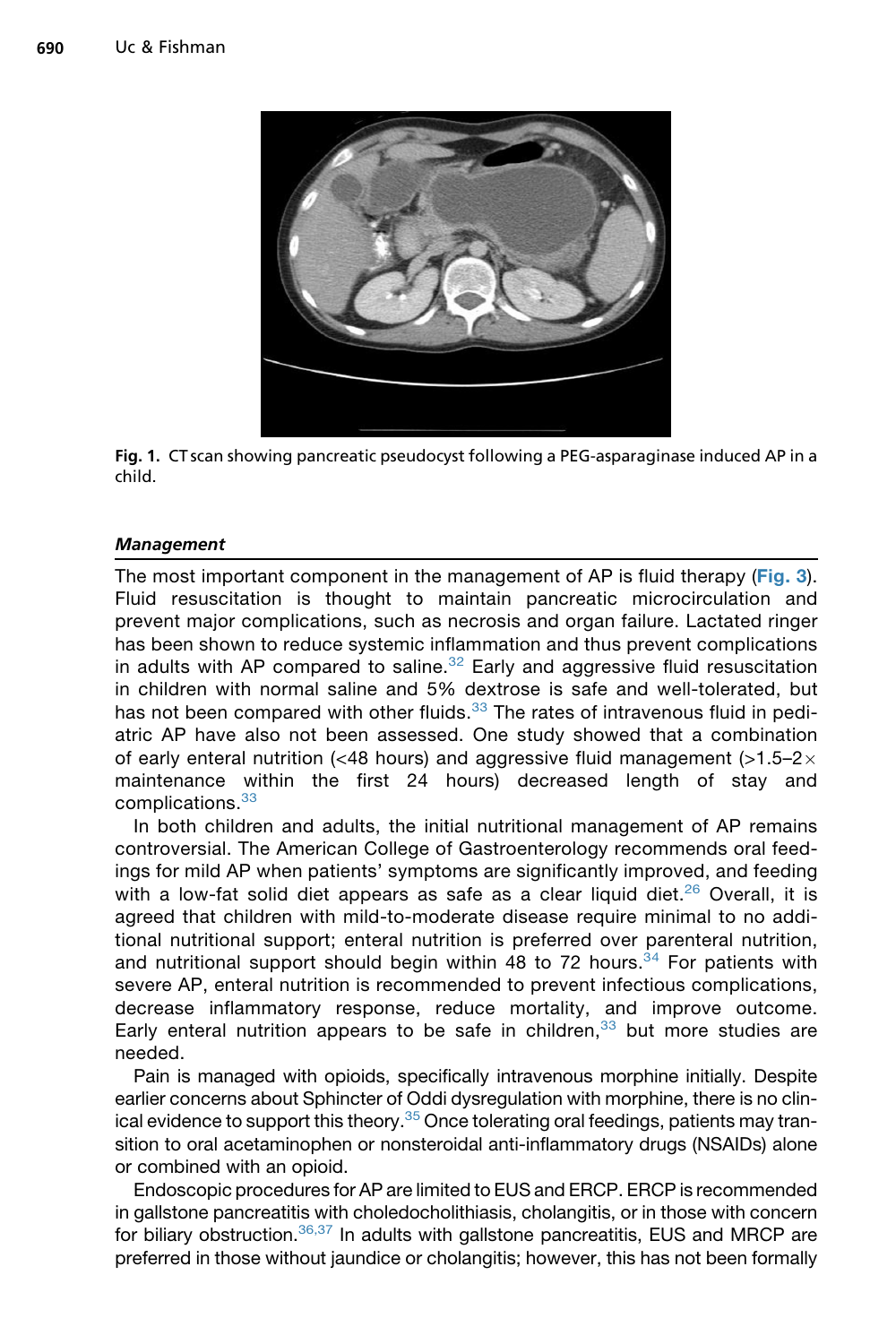<span id="page-6-0"></span>

| Table 2<br>Morphologic classification of acute pancreatitis  |                                                                                                                                                                                                                                    |                                                                                                                                                                                                                                                                                               |  |  |
|--------------------------------------------------------------|------------------------------------------------------------------------------------------------------------------------------------------------------------------------------------------------------------------------------------|-----------------------------------------------------------------------------------------------------------------------------------------------------------------------------------------------------------------------------------------------------------------------------------------------|--|--|
| <b>Morphologic Type</b>                                      | <b>Definition</b>                                                                                                                                                                                                                  | <b>Contrast Enhanced CT Findings</b>                                                                                                                                                                                                                                                          |  |  |
| <b>IEP</b>                                                   | Acute inflammation of the<br>pancreatic parencyhma and<br>peripancreatic tissues without<br>recognizable tissue necrosis                                                                                                           | • Pancreatic parenchyma<br>enhanced by intravenous<br>contrast<br>· No peripancreatic necrosis                                                                                                                                                                                                |  |  |
| Necrotizing<br>Pancreatitis                                  | Inflammation associated with<br>pancreatic parenchymal necrosis<br>and/or peripancreatic necrosis                                                                                                                                  | • Pancreatic parenchyma not<br>enhanced by intravenous<br>contrast and/or<br>• Presence of peripancreatic ne-<br>crosis (ANC and WON)                                                                                                                                                         |  |  |
| Acute<br>Peripancreatic<br><b>Fluid Collection</b><br>(APFC) | • Peripancreatic fluid associated<br>with interstitial edematous<br>pancreatitis with no associated<br>peripancreatic necrosis.<br>• Only applies to fluid seen within<br>the first 4 wk and without fea-<br>tures of a pseudocyst | • Occurs in the setting of IEP<br>• Homogenous collection with<br>fluid density, no nonliquid<br>component<br>• Confined by normal peripancre-<br>atic fascial planes<br>• No definable wall encapsulating<br>the collection<br>• Adjacent to pancreas (without<br>intrapancreatic extension) |  |  |
| Pancreatic<br>pseudocyst<br>(Fig. 1)                         | • An encapsulated collection of<br>fluid with a well-defined<br>inflammatory wall<br>• Usually outside the pancreas<br>with minimal or no necrosis.                                                                                | • Occurs after IEP<br>• Homogenous fluid density<br>• No nonliquid component<br>• Well defined wall (completely<br>encapsulated)<br>• Usually >4 wk after onset of AP                                                                                                                         |  |  |
| <b>Acute Necrotic</b><br>Collection                          | • Collection containing variable<br>amounts of both fluid and<br>necrotic material<br>• Associated with necrotizing<br>pancreatitis<br>· Involves pancreatic parenchyma<br>or peripancreatic tissues<br>• Rare in children         | • Occurs only with acute necro-<br>tizing pancreatitis<br>• Heterogeneous and nonliquid<br>density of varying degrees in<br>different locations<br>• No definable wall encapsulating<br>the collection<br>• Intrapancreatic and/or<br>extrapancreatic                                         |  |  |
| Walled-Off<br><b>Necrosis</b><br>(WON)                       | • Mature encapsulated collection<br>of pancreatic and/or peri-<br>pancreatic necrosis<br>• Usually occurs >4 wk after onset<br>of necrotizing pancreatitis<br>• Rare in children                                                   | • Heterogeneous with liquid and<br>nonliquid density, varying de-<br>grees of loculations<br>· Well-defined wall, completely<br>encapsulated<br>• Intrapancreatic and/or<br>extrapancreatic                                                                                                   |  |  |

Adapted from Banks PA, Bollen TL, Dervenis C, et al. Classification of acute pancreatitis—2012: revision of the Atlanta classification and definitions by international consensus. Gut 2013;62:102–11.

studied in children. EUS drainage via endoscopic cystgastrostomy has become the standard modality for drainage of pancreatic pseudocysts and pancreatic necrosis in adults and children.<sup>[38](#page-18-0)</sup> Surgery for AP is infrequently performed, and typically for pseudocyst drainage, debridement of necrosis or cholecystectomy. Recent studies show that early cholecystectomy after mild biliary pancreatitis is safe in children and reduces readmissions.[39–41](#page-18-0)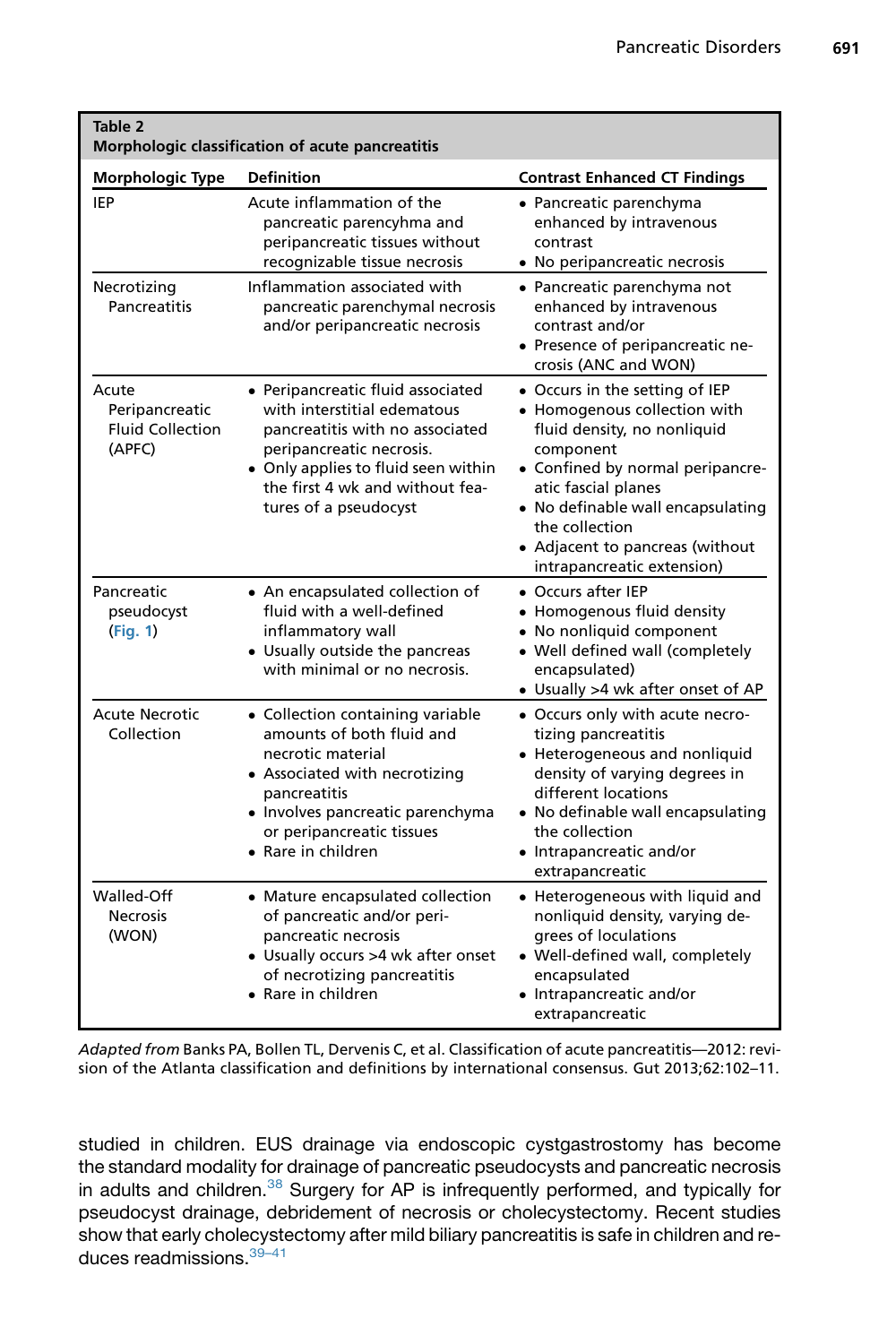#### <span id="page-7-0"></span>Box 2

#### Grades of pancreatitis severity

Mild AP

No organ failure

No local or systemic complications

Moderately severe AP

Organ failure that resolves within 48 hours (transient)

Local or systemic complications without persistent organ failure

Severe AP

Persistent organ failure more than 48 hours (either single or multiple organ failure)

Adapted from Banks PA, Bollen TL, Dervenis C, et al. Classification of acute pancreatitis—2012: revision of the Atlanta classification and definitions by international consensus. Gut 2013;62:102–11.

## ACUTE RECURRENT AND CHRONIC PANCREATITIS Risk Factors/Etiologies

A subset of children with AP (15%–35%) develops recurrent episodes of AP and may progress to CP.<sup>[21](#page-17-0)</sup> Definitions of ARP and CP are listed in [Table 1](#page-4-0). Because ARP and CP are rare, large cohorts and multicenter studies are needed to characterize these diseases.<sup>[42](#page-18-0)</sup> Conditions that predispose children to ARP then CP are listed in **[Box 3](#page-8-0)**; genetic risks are the most common. In the large multicenter INSPPIRE (INternational Study Group of Pediatric Pancreatitis: In search for a cuRE) cohort, approximately 50% of children with ARP and approximately 75% of children with CP had genetic mutations in the cationic trypsinogen (PRSS1), CF transmembrane generator (CFTR), serine protease inhibitor Kazal type I (SPINK1), chymotrypsin-C (CTRC); PRSS1, SPINK1 mutations were more common in CP.<sup>[43,44](#page-18-0)</sup> Moreover, carboxypeptidase 1 (CPA1) mutations were associated with early onset  $CP<sup>45</sup>$  $CP<sup>45</sup>$  $CP<sup>45</sup>$  The genetic variants in the carboxylesterlipase (CEL) and CEL-Hybrid<sup>[46,47](#page-18-0)</sup> increase the risk for CP in adults.



Fig. 2. CT scan in moderately severe pancreatitis in a teenager with gallstone pancreatitis. Pancreatic and peripancreatic inflammatory changes are seen.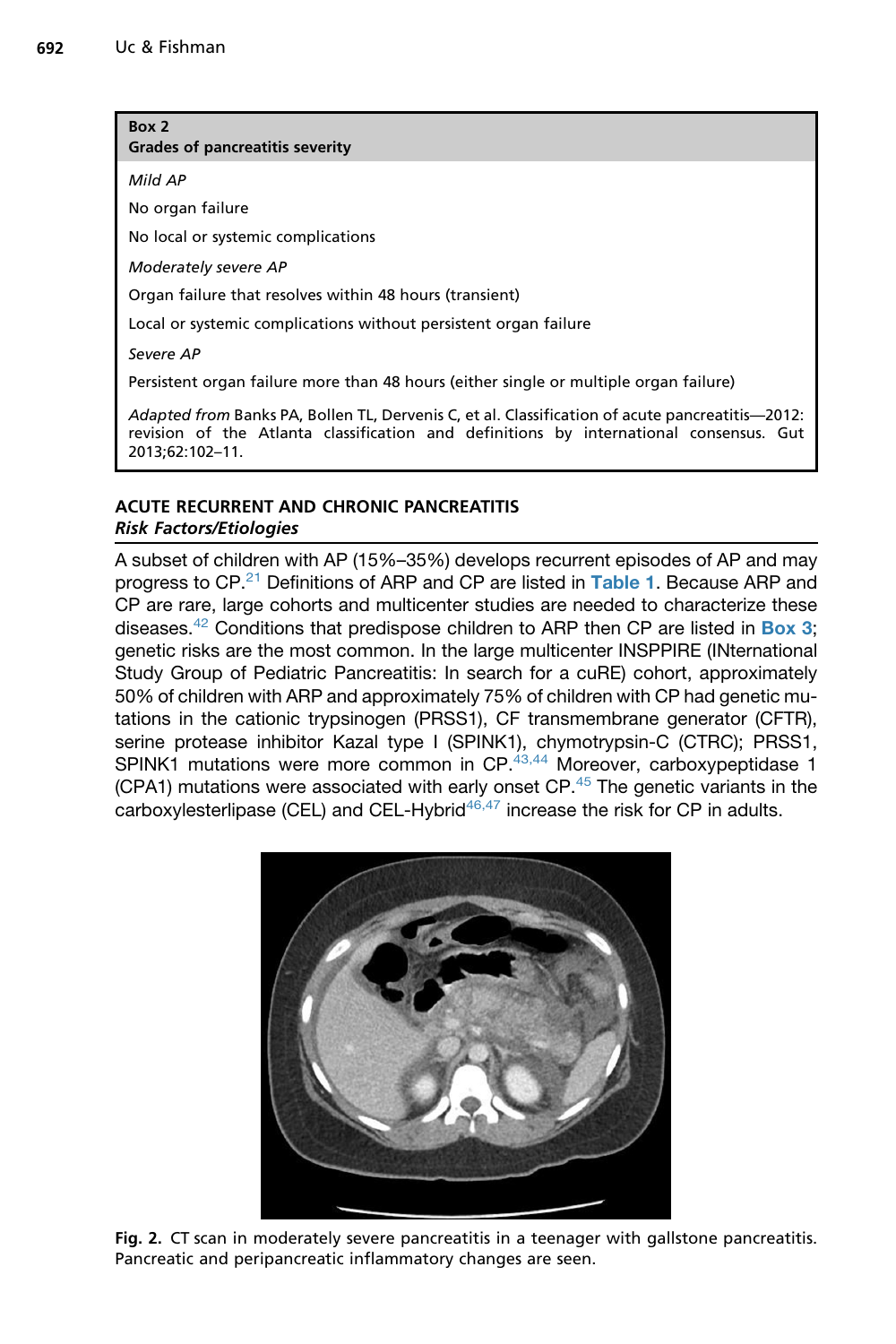<span id="page-8-0"></span>

Fig. 3. Algorithm for management of AP and complications.

| Box 3<br>Risk factors for pediatric acute recurrent and chronic pancreatitis                                                                                                                                                                                                                                                                                                                                                                                                                                                                           |
|--------------------------------------------------------------------------------------------------------------------------------------------------------------------------------------------------------------------------------------------------------------------------------------------------------------------------------------------------------------------------------------------------------------------------------------------------------------------------------------------------------------------------------------------------------|
| Genetic (most common)<br>PRSS1<br><b>CFTR</b><br>SPINK1<br><b>CTRC</b><br>CPA1<br><b>CEL</b><br>CEL-HYB                                                                                                                                                                                                                                                                                                                                                                                                                                                |
| Obstructive<br>Pancreas divisum<br>Gallstones/Biliary sludge<br>Choledocholithiasis<br>Choledochal cyst<br>Ampullary obstruction<br>Anomalous biliopancreatic junction (union)<br>Annular pancreas                                                                                                                                                                                                                                                                                                                                                     |
| Toxic-metabolic<br><b>Medications</b><br>Hypertriglyceridemia<br>Hypercalcemia<br>Metabolic diseases<br>Chronic renal failure                                                                                                                                                                                                                                                                                                                                                                                                                          |
| Autoimmune                                                                                                                                                                                                                                                                                                                                                                                                                                                                                                                                             |
| Idiopathic                                                                                                                                                                                                                                                                                                                                                                                                                                                                                                                                             |
| Abbreviations: CEL, carboxylesterlipase; CEL-HYB, CEL-hybrid; CFTR, cystic fibrosis transmem-<br>brane generator; CPA1, carboxypeptidase 1; CTRC, chymotrypsin-C; PRSS1, cationic trypsin-<br>ogen; SPINK1, serine protease inhibitor Kazal type I.<br>Data from Nydegger A, Couper RT, Oliver MR. Childhood pancreatitis. J Gastroenterol Hep-<br>atol 2006;21:499-509; and Kumar S, Ooi CY, Werlin S, et al. Risk factors associated with pediatric<br>acute recurrent and chronic pancreatitis: lessons from INSPPIRE. JAMA Pediatr 2016;170:562-9. |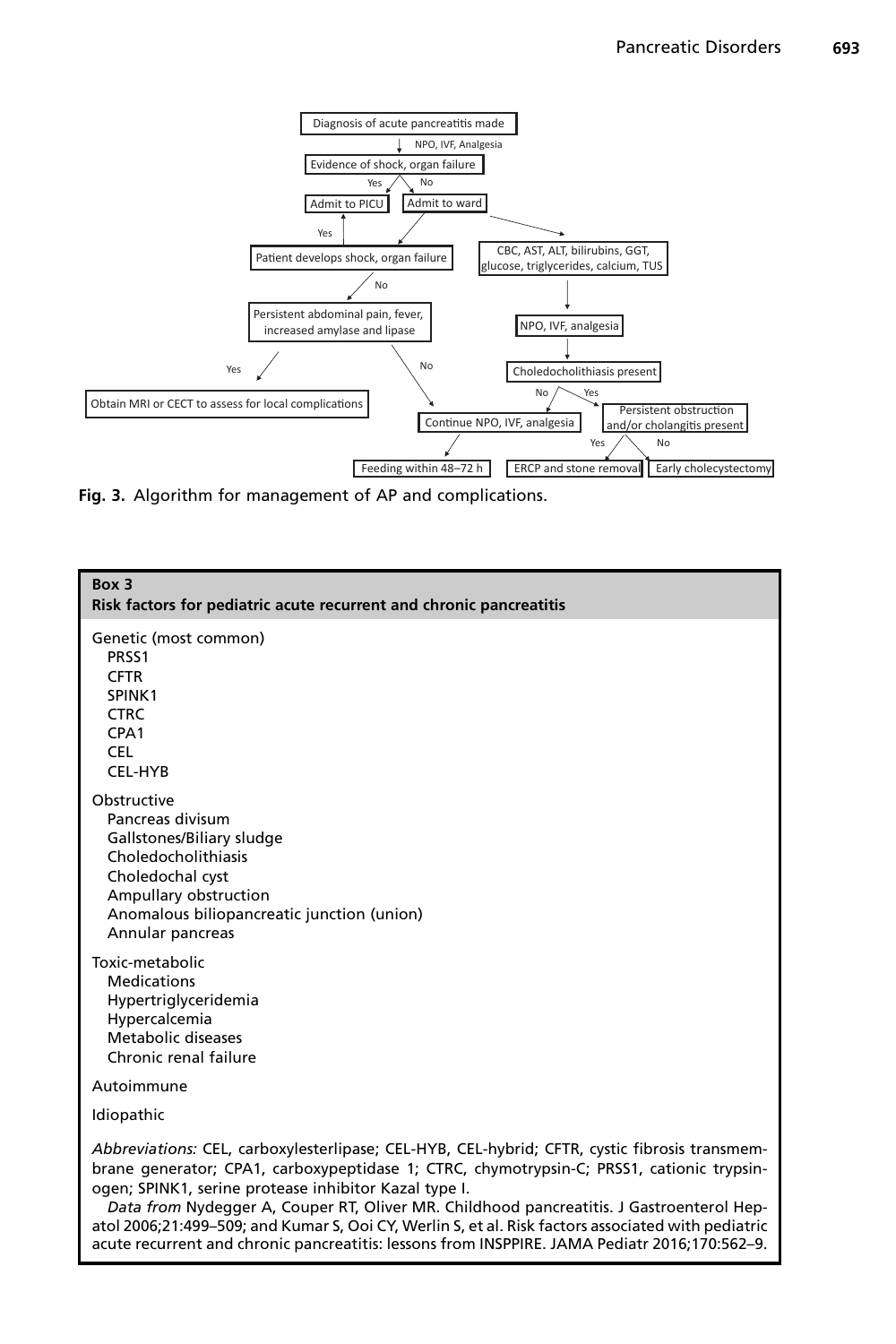Environmental risk factors (ie, medications, alcohol, smoking, chronic renal failure, and hypercalcemia) are uncommon in pediatric ARP or CP  $(<10\%)$ .<sup>[43](#page-18-0)</sup> It is not known whether obstructive factors and specifically pancreas divisum are sufficient to cause ARP or CP in children. Autoimmune pancreatitis (AIP) is rare in the pediatric population.

## Clinical Manifestations

Children with ARP suffer from recurrent attacks of AP, but are in normal health in between episodes. Children with CP suffer from pain that ranges from mild to severe, episodic to constant.<sup>[43](#page-18-0)</sup> Need for pain medications, disease burden (emergency department visits, hospitalizations, missed school days, medical, endoscopic, and surgical interventions) and health care cost were much higher in CP compared with ARP in the INSPPIRE cohort. [44,48](#page-18-0)

Over time, children with CP can develop EPI and pancreatogenic diabetes mellitus (T3cDM). Diabetes occurs in approximately 5% of patients with hereditary pancreatitis by 10 years after the onset of symptoms, and 18% by 20 years.<sup>[49](#page-18-0)</sup> Although the mechanism of this diabetes is unknown, partial or complete insulin deficiency is observed. In the INSPPIRE cohort, 1% of children already had diabetes at the time of enrollment. $43$ 

### **Diagnosis**

The guidelines for causal evaluation of ARP and CP were recently published by the INSPPIRE group.<sup>[50](#page-18-0)</sup> The diagnosis of ARP and CP requires a careful past medical and family history, inquiry of past pancreatitis attacks, abdominal pain, hospitalizations, emergency room visits, and possible complications of AP. Family history for AP, ARP and CP, pancreatic cancer, and diabetes have to be explored (Box 4). Testing for autoimmune pancreatitis may not be straightforward, as most children have type 2 disease and typically normal serum immunoglobulin (Ig)G4.

#### Box 4

#### Diagnostic approach to pediatric acute recurrent and chronic pancreatitis

**History** 

- Past and current medical history (recurrent abdominal pain, emergency room visits, hospitalizations, medications)
- Family history of pancreatitis, pancreatic cancer, gallbladder disease

**Biochemistry** 

- AST, ALT, GGT, total and direct bilirubin, serum triglycerides, calcium, tissue transglutaminase
- Consider: stool ova and parasites, serum aminoacids and urine organic acids, esophagogastroduodenoscopy, and colonoscopy in select cases

Genetic testing

PRSS1, CFTR, SPINK1, CTRC, CPA1, CEL, CEL-HYB

Imaging

TUS, MRI/MRCP

Other tests

Sweat Cl, nasal potential difference (if available)

Abbreviations: CEL, carboxylesterlipase; CEL-HYB, CEL-Hybrid; CFTR, cystic fibrosis transmembrane generator; CPA1, carboxypeptidase 1; CTRC, chymotrypsin-C; PRSS1, cationic trypsinogen; SPINK1, serine protease inhibitor Kazal type I.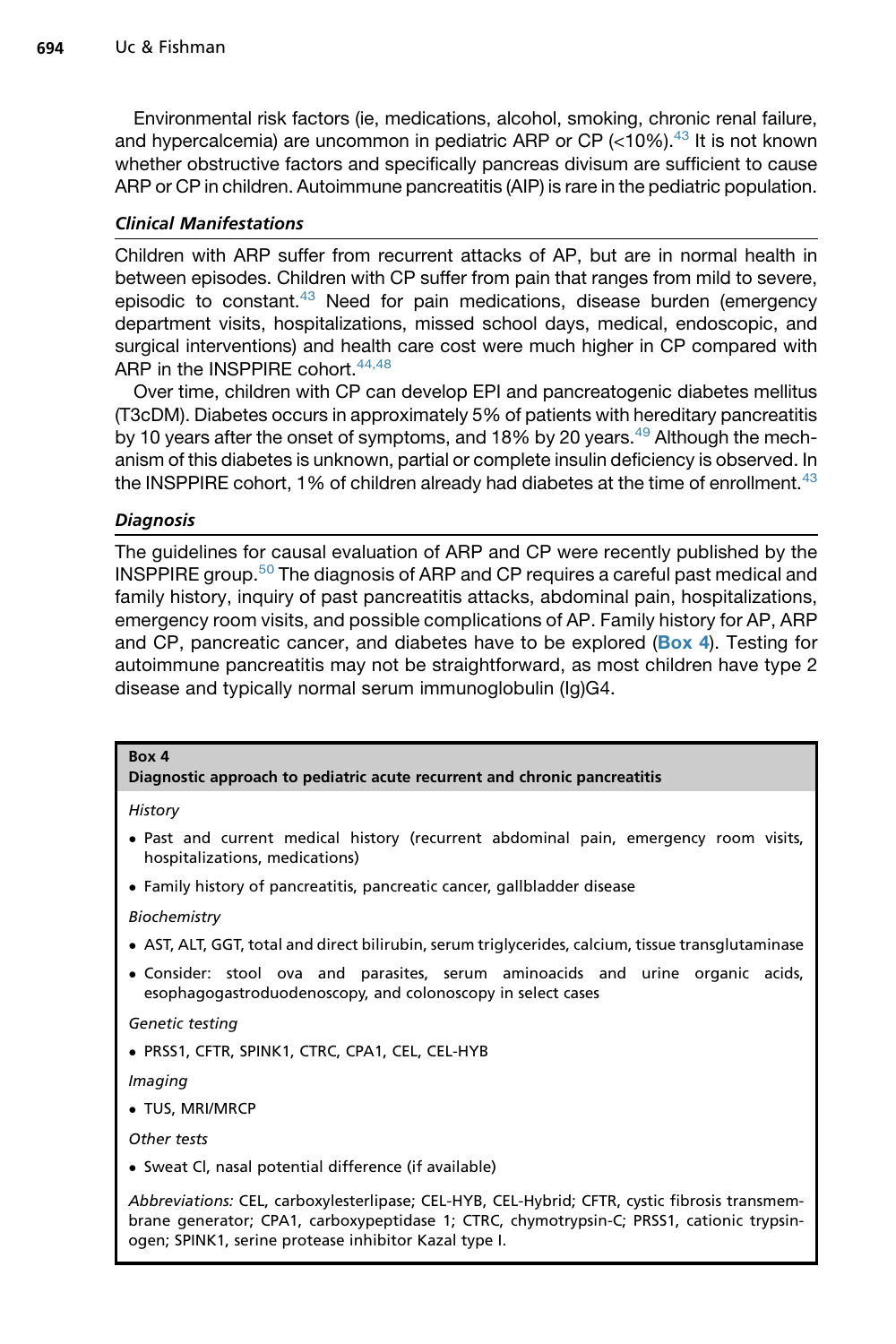

Fig. 4. ECRP study in a 5-year-old child showing anomalous biliopancreatic union. The bracket demonstrates the common channel greater than 1.5 cm, and the black arrow denotes the branch point of the pancreatic duct.

Imaging studies play an important role in the work-up to evaluate obstructive risk factors and explore the presence of AP/CP (Figs. 4 and [5](#page-11-0)). TUS is the first imaging test of choice, but it may not clearly delineate the pancreas anatomy. CT can detect advanced changes in CP, including calcifications, pancreas atrophy, and fat replacement, but it has poor sensitivity to identify ductal abnormalities and subtle parenchymal changes. MRI/MRCP can reliably detect pancreas atrophy, ductal dilatations, small filling defects, strictures, irregularities of the main pancreatic duct, and irregularity of side branches,  $51$  and it has become the diagnostic imaging method of choice in children.<sup>52</sup> Secretin may increase the detectability of the normally small pancreatic ducts on MRCP.<sup>53</sup> EUS can assist with the diagnosis in ARP and CP, specifically in microlithiasis and pancreatic anomalies (eg, pancreas divisum). However, specific criteria (Rosemont and Cambridge) available for EUS descriptions of CP in adults<sup>54</sup> have not been validated in children. Finally, ERCP should be reserved for therapeutic purposes.

### **Management**

### **Medical**

In the INSPPIRE cohort, approximately 80% of children with ARP or CP reported pain within the previous year that was of variable frequency and severity; one-third of children with CP were using narcotic analgesics. $43,44$  Pediatric experience is limited for the treatment of pain in ARP/CP. Because of increased greater understanding about pain mechanisms in pancreatitis as well as the significant burden of addiction, there has been a significant emphasis on opioid-free therapies, such as GABA-analogues (eg, gabapentin and pregabalin). $55$  Pediatric studies are needed to study the efficacy and safety of these medications in children. There are no data to support the benefit of antioxidant preparations or pancreatic enzyme supplementation in pediatric ARP/CP. There are also limited data on calorie/energy requirements, nutritional needs, and macronutrient and micronutrient deficiencies in children with ARP or CP.

### Endoscopic

ERCP is reserved as therapeutic modality for ARP or CP. ERCP can also provide short-term symptom relief in pediatric patients.<sup>[56–58](#page-19-0)</sup> Sphincterotomy, stent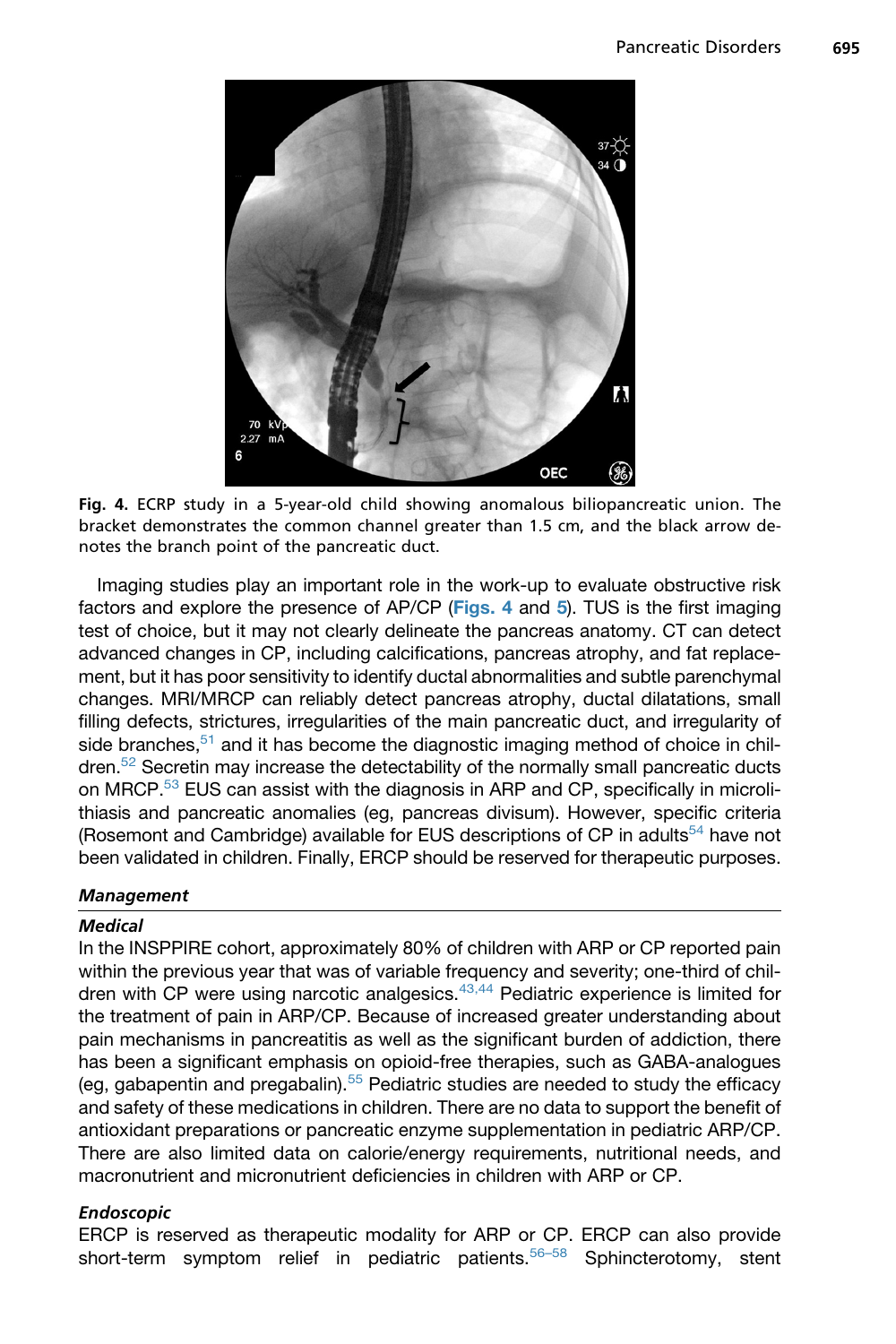<span id="page-11-0"></span>

Fig. 5. ERCP study in a child showing dilated ventral pancreatic duct, along with secondary and tertiary side branch dilation.

placement, and stone removal are the most common therapies. Overall, ERCP is safe in children, but risk of anesthesia/sedation, post-ERCP pancreatitis, and ionizing radiation should be considered. Extracorporeal shock wave lithotripsy has been used in pediatric patients with large pancreatic duct stones,  $57$  but it is not available in most centers.

# **Surgical**

Surgery for CP involves drainage procedures and partial or total resections. Surgical drainage procedures typically require the presence of a dilated pancreatic duct greater than 5 to 6 mm. In the majority of cases, a Puestow-type procedure (longitudinal pancreatojejunostomy that involves opening the pancreatic duct throughout the body and tail of the gland) is used. Drainage procedures are discouraged if the patient will undergo total pancreatectomy and islet autotransplantation (TPIAT) in the future, since they adversely affect the islet yield from the pancreas.<sup>[59,60](#page-19-0)</sup>

TPIAT is increasingly performed in specialized centers for pediatric ARP/CP intractable to other therapies. Within a year of this operation, 50% to 80% of patients became narcotic independent on follow-up. $60-65$  The pain improvement was largely sustained at 10-year follow-up, whereby 10% to 20% of patients continued to take narcotics. $61,64$  Similarly, insulin independence was also sustained over the 10-year follow-up in the majority of children ( $\sim$  40%).<sup>[61](#page-19-0)</sup> Both children and adults demonstrated significant improvement in physical and mental health after TPIAT.<sup>[60,63,64,66](#page-19-0)</sup> Prospective studies are needed to study the long-term effects of TPIAT in children.

### EXOCRINE PANCREATIC INSUFFICIENCY

The pancreas is a resilient organ. Clinically significant EPI causing steatorrhea develops only after a large portion of pancreatic acini (>90%) is permanently damaged. The causes of EPI in childhood are listed in [Box 5](#page-12-0).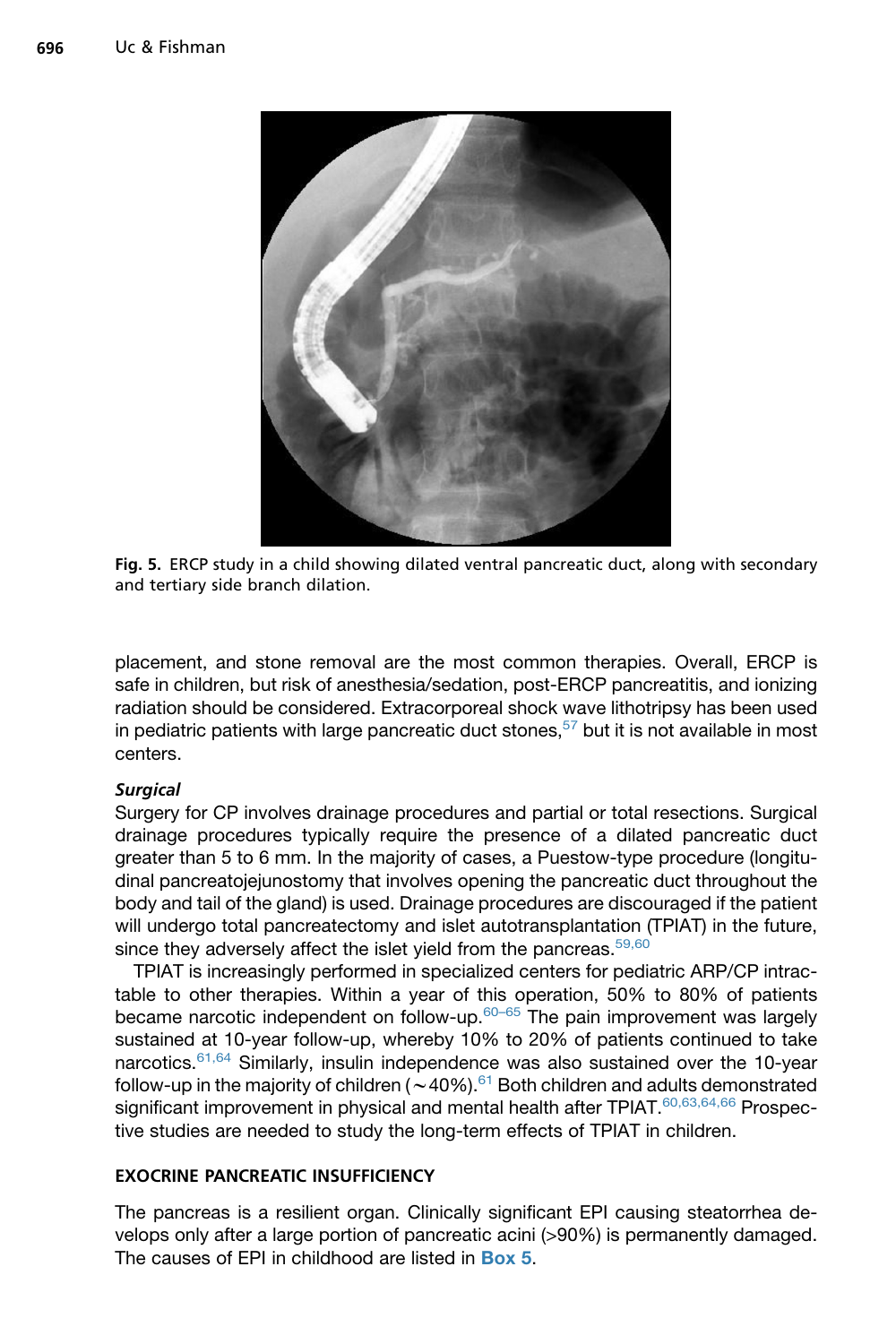<span id="page-12-0"></span>

| Box 5<br>Etiologies of exocrine pancreatic insufficiency in childhood |
|-----------------------------------------------------------------------|
| CF (most common)                                                      |
| <b>CP</b>                                                             |
| <b>SDS</b>                                                            |
| Johanson-Blizzard syndrome                                            |
| Pearson syndrome                                                      |
| Jeune syndrome                                                        |
| Pancreatic aplasia                                                    |
| Pancreatic hypoplasia                                                 |
| Isolated enzyme deficiencies                                          |

## Cystic Fibrosis

CF is by far the most common cause of EPI in childhood. Caused by mutations in the CF transmembrane regulator protein (CFTR), pancreas involvement begins in utero in children with CF and progresses into childhood. CFTR is typically expressed in pancreatic duct epithelia and controls anion secretion into the lumen. Loss of CFTR function impairs fluid and anion secretion, which then leads to acidic luminal contents, plugging of ducts, and eventual destruction of the pancreas. The type of CFTR mutations greatly influences the degree of exocrine pancreatic involvement; 85% are pancreatic insufficient and depend on pancreatic enzymes to maintain adequate growth and nutrition, while 15% are pancreatic sufficient. Pancreatic status is directly linked to genotype.<sup>[30](#page-17-0)</sup> Patients with homozygous or compound heterozygous mutations that belong to class I-III or VI mutations that severely alter CFTR function suffer from EPI, versus patients with class IV or V mutations who are usually pancreatic suf-ficient.<sup>[67,68](#page-19-0)</sup> Pancreas-sufficient patients are prone to recurrent attacks of pancreatitis and may eventually become pancreatic insufficient.<sup>[69](#page-20-0)</sup> In a rare instance, pancreatitis may be the first manifestation of CF. Ooi and colleagues estimated the risk of EPI and pancreatitis for the most common CF-causing mutations by using pancreatic insufficiency prevalence (PIP) score. The score is higher for the severe mutations and lower for mild mutations.<sup>7</sup>

### Shwachman-Diamond Syndrome

SDS is a rare autosomal-recessive disorder characterized by congenital anomalies, EPI, bone marrow defects, and short stature.<sup>[71](#page-20-0)</sup> Ninety percent of children with SDS have mutations in the Shwachman-Bodian-Diamond Syndrome (*SBDS*) gene located on chromosome 7q11. In contrast to CF, pancreatic ductal function is normal in SDS.

The presentation of SDS may be variable. Neutropenia is the most common hematologic abnormality at presentation ( $\sim$  80%), but it may be intermittent or develop over time.<sup>[71](#page-20-0)</sup> Two-thirds of patients present with failure to thrive; only 50% describe diarrhea. Pancreatic lipomatosis is not universal; low fecal elastase levels may be present in approximately 80% of patients at presentation. Skeletal abnormalities are the most common congenital abnormality, reported in approximately one-third of patients.<sup>[72](#page-20-0)</sup> Various congenital anomalies involving the cardiac, gastrointestinal, renal, neurologic, urologic, and other systems have been reported. Over time, patients are prone to developing myelodysplasia and leukemia. Poor growth does not usually improve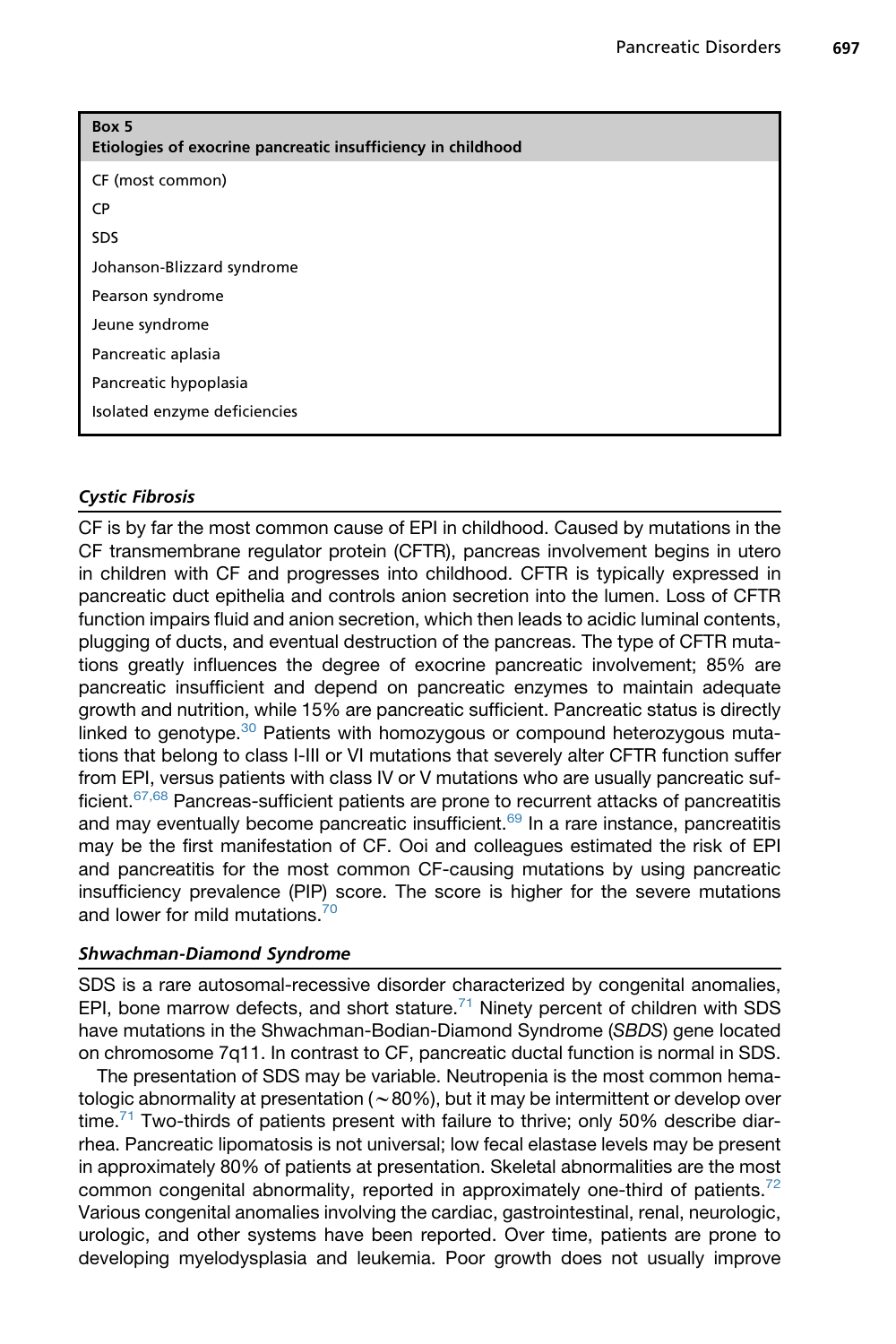despite adequate pancreatic replacement therapy. EPI is often transient, and steatorrhea may spontaneously improve over time. Recurrent infections are common and a frequent cause of death.

Diagnosis of SDS is often made clinically by documenting the presence of EPI and hematologic abnormalities, excluding other causes of EPI and bone marrow failure. Consensus quidelines have been developed to facilitate early diagnosis and therapy.<sup>[73](#page-20-0)</sup>

## Chronic Pancreatitis

Exocrine pancreatic insufficiency develops in 50% to 80% of adults after a diagnosis of 5.6 to 13.1 years.<sup>[74,75](#page-20-0)</sup> The exact prevalence of EPI in pediatric CP is unknown, but 34% of children with CP in the INSPPIRE cohort were exocrine pancreatic insufficient at the time of enrollment.<sup>[43](#page-18-0)</sup> Typically, the diagnosis of CP is made prior to the diagnosis of EPI. Interestingly, in a Norwegian family, EPI was diagnosed after the diagnosis of maturity-onset diabetes of the young (MODY) and discovery of *CEL* mutations.[76](#page-20-0)

# Johanson-Blizzard Syndrome

This rare autosomal-recessive disorder is caused by mutations in ubiquitin ligase (UBR1) gene that lead to destruction of pancreatic acini in utero.<sup>[77](#page-20-0)</sup> Pancreatic ductal function is unaffected. Patients usually present with EPI, multiple congenital anomalies, hypothyroidism, and developmental delay. Diabetes may develop over time. In contrast to SDS, children with Johanson-Blizzard syndrome do not have bone marrow and skeletal abnormalities. Milder phenotypes have been described; thus the absence of multiple congenital anomalies or mental retardation does not rule out this syndrome.<sup>[78,79](#page-20-0)</sup>

### Pearson Syndrome

This is a rare multisystem disorder caused by defects in the oxidative phosphorylation due to sporadic mutations in the mitochondrial DNA.<sup>[80](#page-20-0)</sup> Patients typically present in infancy with severe, transfusion-dependent, hypoplastic macrocytic anemia; variable degree of neutropenia and thrombocytopenia; and normal or reduced bone marrow cellularity with vacuolated precursors. Other features are exocrine and endocrine pancreas dysfunction, hyperlipidemia, liver steatosis, proximal renal tubular insufficiency, metabolic acidosis, and failure to thrive. Pearson Syndrome is distinguished from SDS by the presence of sideroblastic anemia, bone marrow changes, pancreatic fibrosis rather than lipomatosis, and absence of bone lesions. Diagnosis is confirmed by Southern blot analysis that detects mtDNA rearrangements. There is no specific treatment available, and patients usually succumb to death in infancy or early childhood because of metabolic disorders and/or infections.

### Other Causes

Jeune syndrome, pancreatic aplasia, pancreatic hypoplasia, and isolated pancreatic enzyme deficiencies (pancreatic lipase deficiency or PNLIP) are rare causes of EPI in childhood.

### Clinical manifestations

EPI presents primarily as fat malabsorption defined by a fecal fat greater than 7% of oral fat intake in 3- to 5-day fat balance studies. Fat malabsorption, steatorrhea (bulky, foul-smelling stools), and malnutrition are the hallmarks of EPI. Patients suffer from poor weight gain or weight loss, diarrhea, steatorrhea, bloating, and flatulence. Fat malabsorption can lead to deficiencies of fat-soluble vitamins A, D, E, and K.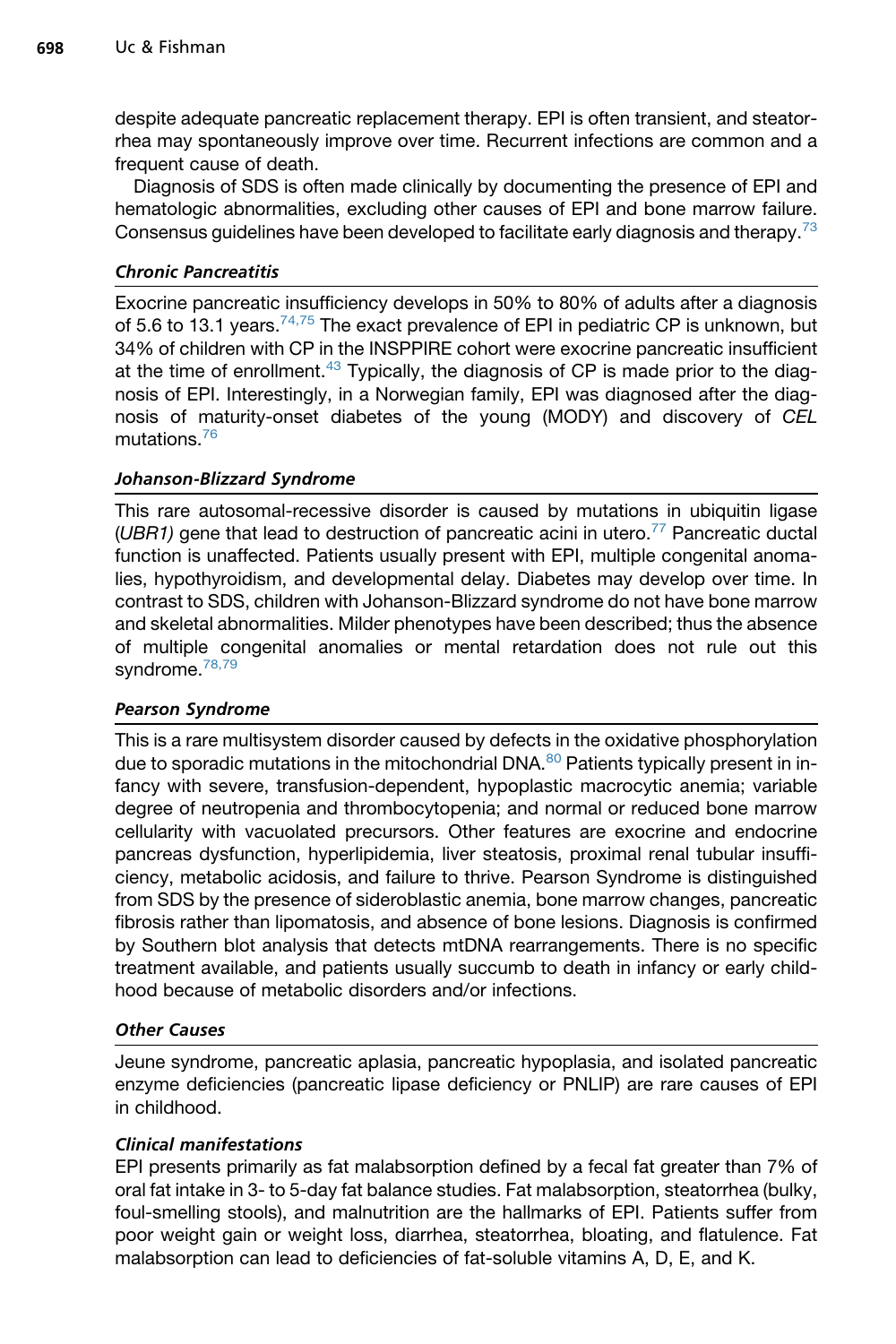# **Diagnosis**

Tests for EPI are classified as direct and indirect tests (Box 6). The direct pancreatic function tests (PFTs) involve the stimulation of the pancreas with pancreatic secretagogues followed by collection of duodenal fluid and analysis of its contents for pancreatic enzymes (acinar cell function), and/or fluid volume and electrolytes (ductal cell function). The direct pancreatic function tests are more sensitive and specific than indirect tests, but they are invasive and difficult to perform. Indirect tests are widely available and easier to perform but have low sensitivity and specificity. Although the indirect tests are useful to diagnose EPI, they cannot accurately measure the pancreatic acinar cell reserve and ductal cell function.

Direct tests include

- Secretin-stimulated MRI/MRCP—exocrine pancreas function is studied by changes in pancreatic duct caliber, anteroposterior diameter of the pancreas, signal intensity ratio between pancreas and spleen on T1-weighted, and arterialvenous enhancement ratios and duodenal filling before and after secretin. The study is highly subjective and operator dependent and lacks sensitivity and specificity. $81$  This test has not yet been validated in children.
- Dreiling tube method— in this test, pancreatic fluid is collected as it is secreted into the duodenum and measured for volume, pancreatic enzymes and electrolytes before and after stimulation with cholecystokinin and/or secretin. $82$ Although it is considered gold standard' to quantify the exocrine pancreatic function, the invasive and complex nature of the test (placement of nasoduodenal catheter, intravenous cannulation, sedation, and radiation exposure) limits its routine clinical use.
- Endocsopic pancreatic function test (ePFT)— the collection of the duodenal fluid via the endoscope<sup>[83](#page-20-0)</sup> is becoming increasingly popular in the pediatric age group. In these tests, duodenal fluid is aspirated during an upper gastrointestinal endoscopy procedure before and after stimulation with a pancreatic secretagogue. ePFT leads to prolonged sedation or anesthesia, and samples are likely to be diluted with gastric fluid. There is a lack of standardization between protocols among the centers about which secretagogues to use and type and frequency of samples to collect. In 1 study, ePFT underestimated the pancreatic secretory capacity and led to erroneous classification of patients as pancreatic insufficient.<sup>[82](#page-20-0)</sup>

#### Box 6 Tests for exocrine pancreatic insufficiency

#### Direct tests

- Secretin-stimulated MRI
- Dreiling tube method
- Endoscopic pancreatic function test

Indirect tests

- 72 h fecal fat test
- Fecal elastase
- <sup>13</sup>C-mixed triglyceride breath test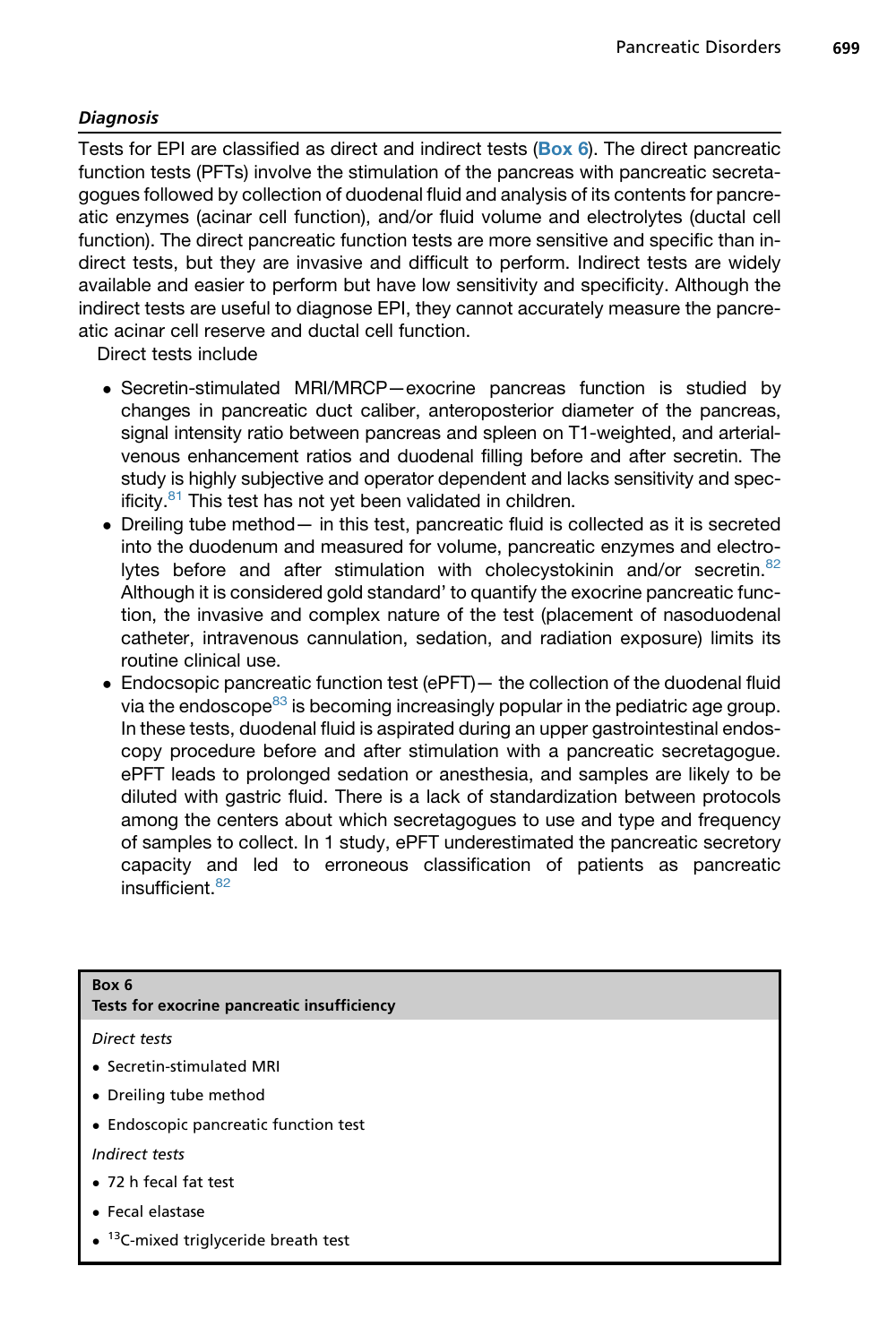| Box 7<br>Pancreatic enzyme therapy for exocrine pancreatic insufficiency                        |
|-------------------------------------------------------------------------------------------------|
| Infants<br>2000 to 4000 units per 120 mL of infant formula or per breast feeding                |
| Less than 4 years of age<br>1000 lipase units/kg per meal and 500 lipase units/kg per snacks    |
| Greater than 4 years of age.<br>500 lipase units/kg per meal and 250 lipase units/kg per snacks |

Indirect tests include

- 72-hour fecal fat test—steatorrhea can be measured by a 72-hour stool collection and calculation of coefficient of fat absorption (CFA: ([grams of fat ingested–grams of fat excreted)/(grams of fat ingested)  $\times$ 100]. In children younger than 6 months of age, a fecal fat greater than 15% of fat intake is considered abnormal; this value is 7% for children over 6 months of age. It is not a specific test for EPI, as it can be abnormal in other diseases causing fat malabsorption. The test is not easy to perform; stool samples may be missed, and dietary documentation may be incomplete.
- Fecal elastase-1 (FE1)— This widely available enzyme-linked immunosorbent assay (ELISA)-based stool test is the preferred method to diagnose EPI.<sup>[84](#page-20-0)</sup> A value of less than100  $\mu$ g/g is considered diagnostic. The test is only useful to detect severe EPI. Results may be falsely low when the stool is diluted in cases of diarrhea.
- $\bullet$  <sup>13</sup>C-mixed triglyceride breath test—this test relies on the hydrolysis of ingested triglycerides by pancreatic lipase and measurement of  ${}^{13}CO_2$  released to breath. Numerous factors such as rate of gastric emptying, degree of solubilization by bile acids, mucosal absorption, endogenous  $CO<sub>2</sub>$  production, and pulmonary excretion may influence the results. The test is not available in the United States.

# Management

# Pancreatic enzyme replacement therapy

EPI is managed with exogenous pancreatic enzyme replacement therapy (PERT) (Box 7, [Fig. 6](#page-16-0)). Dosing is based on the number of lipase units administered per meal. For children who cannot swallow capsules, delayed-release capsules containing enteric coated microspheres or microtablets may be opened and the contents sprinkled on soft food with low pH (applesauce, gelatins, pureed apricot, banana, or sweet potatoes). Foods with a pH greater than 7.3 (milk, custard, or ice cream) should be avoided as a vehicle for the sprinkled enzymes, because the protective enteric coating can dissolve in these foods, leaving the enzymes vulnerable to inactivation by gastric acid. Pancrealipase tablets or capsules should not be crushed or chewed. Concurrent administration with  $H_2$  antagonists or proton pump inhibitors may enhance enzyme efficacy.

# Vitamin Supplementation

Children with EPI are prone to fat malabsorption that may lead to deficiencies of the fat-soluble vitamins A, D, E, and K. Children with CF should receive supplementation of these vitamins, and vitamin levels should be monitored annually.<sup>85-87</sup> There are no guidelines for EPI caused by other diseases.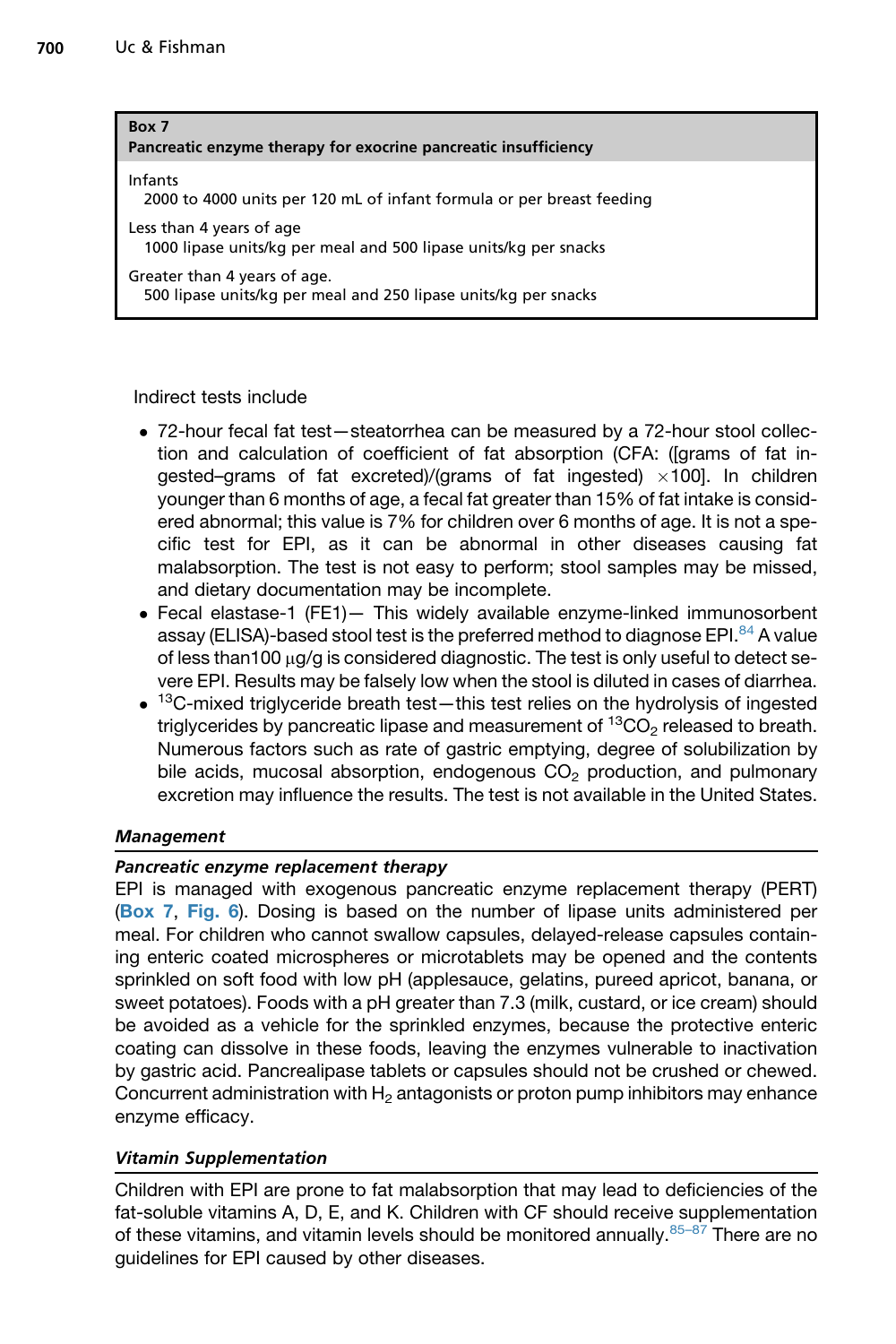<span id="page-16-0"></span>

Fig. 6. Algorithm for diagnosis and management of exocrine pancreatic insufficiency.

## **REFERENCES**

- 1. [Nydegger A, Heine RG, Ranuh R, et al. Changing incidence of acute pancreatitis:](http://refhub.elsevier.com/S0031-3955(17)30010-X/sref1) [10-year experience at the Royal Children's Hospital, Melbourne. J Gastroenterol](http://refhub.elsevier.com/S0031-3955(17)30010-X/sref1) [Hepatol 2007;22:1313–6](http://refhub.elsevier.com/S0031-3955(17)30010-X/sref1).
- 2. [Corfield AP, Cooper MJ, Williamson RC. Acute pancreatitis: a lethal disease of](http://refhub.elsevier.com/S0031-3955(17)30010-X/sref2) [increasing incidence. Gut 1985;26:724–9](http://refhub.elsevier.com/S0031-3955(17)30010-X/sref2).
- 3. [Kandula L, Lowe ME. Etiology and outcome of acute pancreatitis in infants and](http://refhub.elsevier.com/S0031-3955(17)30010-X/sref3) [toddlers. J Pediatr 2008;152:106–10, 110](http://refhub.elsevier.com/S0031-3955(17)30010-X/sref3).
- 4. [Bai HX, Lowe ME, Husain SZ. What have we learned about acute pancreatitis in](http://refhub.elsevier.com/S0031-3955(17)30010-X/sref4) [children? J Pediatr Gastroenterol Nutr 2011;52:262–70](http://refhub.elsevier.com/S0031-3955(17)30010-X/sref4).
- 5. [Park A, Latif SU, Shah AU, et al. Changing referral trends of acute pancreatitis in](http://refhub.elsevier.com/S0031-3955(17)30010-X/sref5) [children: a 12-year single-center analysis. J Pediatr Gastroenterol Nutr 2009;49:](http://refhub.elsevier.com/S0031-3955(17)30010-X/sref5) [316–22](http://refhub.elsevier.com/S0031-3955(17)30010-X/sref5).
- 6. [Park AJ, Latif SU, Ahmad MU, et al. A comparison of presentation and manage](http://refhub.elsevier.com/S0031-3955(17)30010-X/sref6)[ment trends in acute pancreatitis between infants/toddlers and older children.](http://refhub.elsevier.com/S0031-3955(17)30010-X/sref6) [J Pediatr Gastroenterol Nutr 2010;51:167–70](http://refhub.elsevier.com/S0031-3955(17)30010-X/sref6).
- 7. [Lopez MJ. The changing incidence of acute pancreatitis in children: a single](http://refhub.elsevier.com/S0031-3955(17)30010-X/sref7)[institution perspective. J Pediatr 2002;140:622–4](http://refhub.elsevier.com/S0031-3955(17)30010-X/sref7).
- 8. [Werlin SL, Kugathasan S, Frautschy BC. Pancreatitis in children. J Pediatr Gas](http://refhub.elsevier.com/S0031-3955(17)30010-X/sref8)[troenterol Nutr 2003;37:591–5](http://refhub.elsevier.com/S0031-3955(17)30010-X/sref8).
- 9. [Sanchez-Ramirez CA, Larrosa-Haro A, Flores-Martinez S, et al. Acute and recur](http://refhub.elsevier.com/S0031-3955(17)30010-X/sref9)[rent pancreatitis in children: etiological factors. Acta Paediatr 2007;96:534–7](http://refhub.elsevier.com/S0031-3955(17)30010-X/sref9).
- 10. [Fujishiro J, Masumoto K, Urita Y, et al. Pancreatic complications in pediatric chol](http://refhub.elsevier.com/S0031-3955(17)30010-X/sref10)[edochal cysts. J Pediatr Surg 2013;48:1897–902](http://refhub.elsevier.com/S0031-3955(17)30010-X/sref10).
- 11. [Nitsche C, Maertin S, Scheiber J, et al. Drug-induced pancreatitis. Curr Gastro](http://refhub.elsevier.com/S0031-3955(17)30010-X/sref11)[enterol Rep 2012;14:131–8](http://refhub.elsevier.com/S0031-3955(17)30010-X/sref11).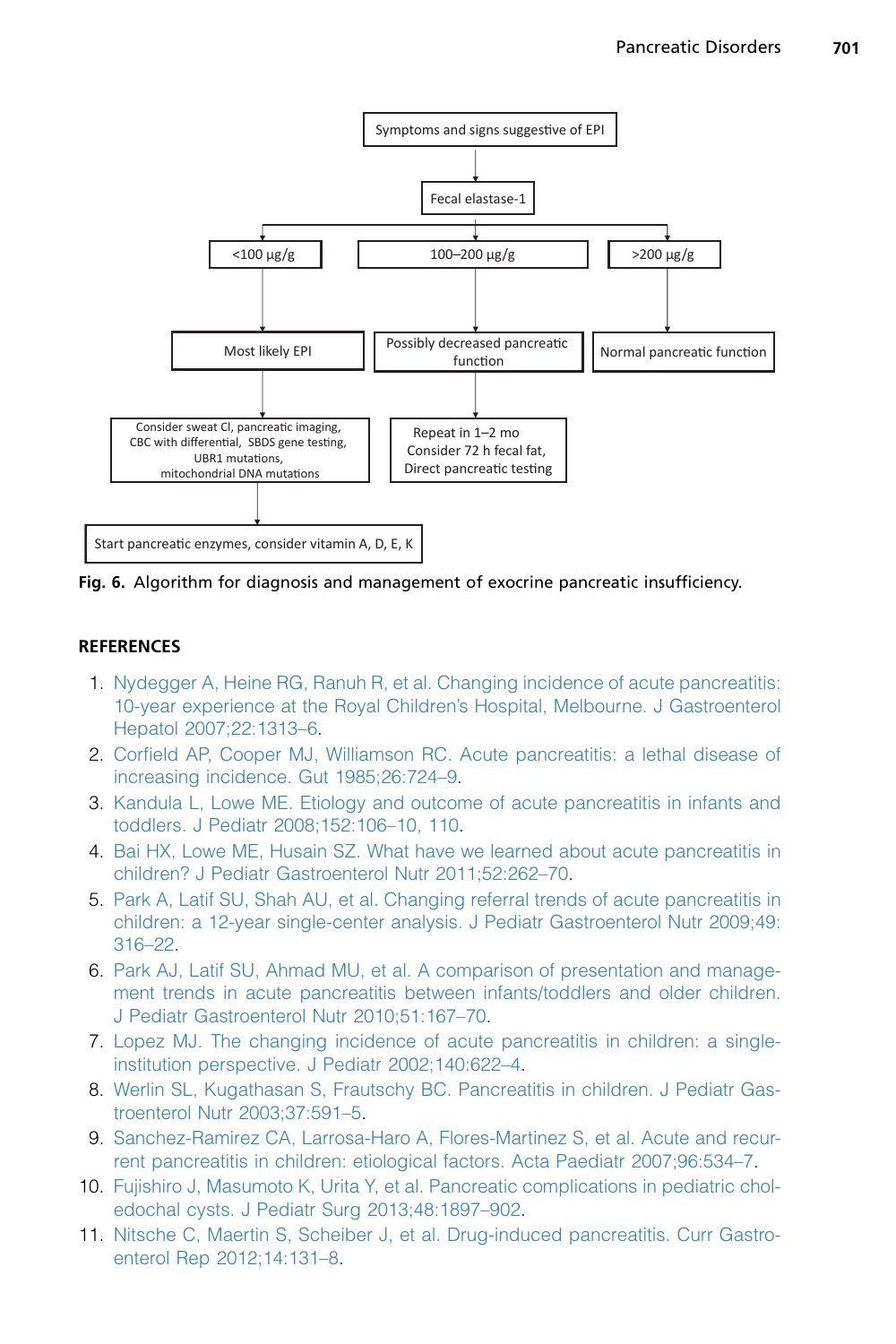- <span id="page-17-0"></span>12. [Trivedi CD, Pitchumoni CS. Drug-induced pancreatitis: an update. J Clin Gastro](http://refhub.elsevier.com/S0031-3955(17)30010-X/sref12)[enterol 2005;39:709–16](http://refhub.elsevier.com/S0031-3955(17)30010-X/sref12).
- 13. [Spanier BW, Tuynman HA, van der Hulst RW, et al. Acute pancreatitis and concom](http://refhub.elsevier.com/S0031-3955(17)30010-X/sref13)[itant use of pancreatitis-associated drugs. Am J Gastroenterol 2011;106:2183–8.](http://refhub.elsevier.com/S0031-3955(17)30010-X/sref13)
- 14. [Berney T, Belli D, Bugmann P, et al. Influence of severe underlying pathology and](http://refhub.elsevier.com/S0031-3955(17)30010-X/sref14) [hypovolemic shock on the development of acute pancreatitis in children. J Pediatr](http://refhub.elsevier.com/S0031-3955(17)30010-X/sref14) [Surg 1996;31:1256–61.](http://refhub.elsevier.com/S0031-3955(17)30010-X/sref14)
- 15. [Bai HX, Ma MH, Orabi AI, et al. Novel characterization of drug-associated](http://refhub.elsevier.com/S0031-3955(17)30010-X/sref15) [pancreatitis in children. J Pediatr Gastroenterol Nutr 2011;53:423–8](http://refhub.elsevier.com/S0031-3955(17)30010-X/sref15).
- 16. [Lowe ME, Greer JB. Pancreatitis in children and adolescents. Curr Gastroenterol](http://refhub.elsevier.com/S0031-3955(17)30010-X/sref16) [Rep 2008;10:128–35.](http://refhub.elsevier.com/S0031-3955(17)30010-X/sref16)
- 17. [Lowe ME. Pancreatitis in childhood. Curr Gastroenterol Rep 2004;6:240–6.](http://refhub.elsevier.com/S0031-3955(17)30010-X/sref17)
- 18. Chiari H. Ueber Selbstverdauung des menschlichen Pankreas. Zeitschrift für [Heilkunde 1896;17:69–96.](http://refhub.elsevier.com/S0031-3955(17)30010-X/sref18)
- 19. [Sah RP, Dudeja V, Dawra RK, et al. Cerulein-induced chronic pancreatitis does](http://refhub.elsevier.com/S0031-3955(17)30010-X/sref19) [not require intra-acinar activation of trypsinogen in mice. Gastroenterology](http://refhub.elsevier.com/S0031-3955(17)30010-X/sref19) [2013;144:1076–85.e2.](http://refhub.elsevier.com/S0031-3955(17)30010-X/sref19)
- 20. [Szmola R, Sahin-Toth M. Pancreatitis-associated chymotrypsinogen C \(CTRC\)](http://refhub.elsevier.com/S0031-3955(17)30010-X/sref20) [mutant elicits endoplasmic reticulum stress in pancreatic acinar cells. Gut 2010;](http://refhub.elsevier.com/S0031-3955(17)30010-X/sref20) [59:365–72](http://refhub.elsevier.com/S0031-3955(17)30010-X/sref20).
- 21. [Morinville VD, Husain SZ, Bai H, et al. Definitions of pediatric pancreatitis and sur](http://refhub.elsevier.com/S0031-3955(17)30010-X/sref21)[vey of present clinical practices. J Pediatr Gastroenterol Nutr 2012;55:261–5](http://refhub.elsevier.com/S0031-3955(17)30010-X/sref21).
- 22. [Lin TK, Troendle DM, Wallihan DB, et al. Specialized imaging and procedures in](http://refhub.elsevier.com/S0031-3955(17)30010-X/sref22) [pediatric pancreatology: a NASPGHAN clinical report. J Pediatr Gastroenterol](http://refhub.elsevier.com/S0031-3955(17)30010-X/sref22) [Nutr 2017;64:472–84](http://refhub.elsevier.com/S0031-3955(17)30010-X/sref22).
- 23. [Shinagare AB, Ip IK, Raja AS, et al. Use of CT and MRI in emergency department](http://refhub.elsevier.com/S0031-3955(17)30010-X/sref23) [patients with acute pancreatitis. Abdom Imaging 2015;40:272–7.](http://refhub.elsevier.com/S0031-3955(17)30010-X/sref23)
- 24. [Nydegger A, Couper RT, Oliver MR. Childhood pancreatitis. J Gastroenterol Hep](http://refhub.elsevier.com/S0031-3955(17)30010-X/sref24)[atol 2006;21:499–509.](http://refhub.elsevier.com/S0031-3955(17)30010-X/sref24)
- 25. [Kinney TP, Freeman ML. Recent advances and novel methods in pancreatic im](http://refhub.elsevier.com/S0031-3955(17)30010-X/sref25)[aging. Minerva Gastroenterol Dietol 2008;54:85–95](http://refhub.elsevier.com/S0031-3955(17)30010-X/sref25).
- 26. [Tenner S, Baillie J, DeWitt J, et al. American College of Gastroenterology guide](http://refhub.elsevier.com/S0031-3955(17)30010-X/sref26)[line: management of acute pancreatitis. Am J Gastroenterol 2013;108:1400–15,](http://refhub.elsevier.com/S0031-3955(17)30010-X/sref26) [1416](http://refhub.elsevier.com/S0031-3955(17)30010-X/sref26).
- 27. [Wang DB, Yu J, Fulcher AS, et al. Pancreatitis in patients with pancreas divisum:](http://refhub.elsevier.com/S0031-3955(17)30010-X/sref27) [imaging features at MRI and MRCP. World J Gastroenterol 2013;19:4907–16](http://refhub.elsevier.com/S0031-3955(17)30010-X/sref27).
- 28. [Hallal AH, Amortegui JD, Jeroukhimov IM, et al. Magnetic resonance cholangio](http://refhub.elsevier.com/S0031-3955(17)30010-X/sref28)[pancreatography accurately detects common bile duct stones in resolving gall](http://refhub.elsevier.com/S0031-3955(17)30010-X/sref28)[stone pancreatitis. J Am Coll Surg 2005;200:869–75](http://refhub.elsevier.com/S0031-3955(17)30010-X/sref28).
- 29. [Banks PA, Bollen TL, Dervenis C, et al. Classification of acute pancreatitis–2012:](http://refhub.elsevier.com/S0031-3955(17)30010-X/sref29) [revision of the Atlanta classification and definitions by international consensus.](http://refhub.elsevier.com/S0031-3955(17)30010-X/sref29) [Gut 2013;62:102–11.](http://refhub.elsevier.com/S0031-3955(17)30010-X/sref29)
- 30. [Kristidis P, Bozon D, Corey M, et al. Genetic determination of exocrine pancreatic](http://refhub.elsevier.com/S0031-3955(17)30010-X/sref30) [function in cystic fibrosis. Am J Hum Genet 1992;50:1178–84.](http://refhub.elsevier.com/S0031-3955(17)30010-X/sref30)
- 31. [Szabo FK, Hornung L, Oparaji JA, et al. A prognostic tool to predict severe acute](http://refhub.elsevier.com/S0031-3955(17)30010-X/sref31) [pancreatitis in pediatrics. Pancreatology 2016;16:358–64.](http://refhub.elsevier.com/S0031-3955(17)30010-X/sref31)
- 32. [Wu BU, Hwang JQ, Gardner TH, et al. Lactated Ringer's solution reduces sys](http://refhub.elsevier.com/S0031-3955(17)30010-X/sref32)[temic inflammation compared with saline in patients with acute pancreatitis.](http://refhub.elsevier.com/S0031-3955(17)30010-X/sref32) [Clin Gastroenterol Hepatol 2011;9:710–7.e1](http://refhub.elsevier.com/S0031-3955(17)30010-X/sref32).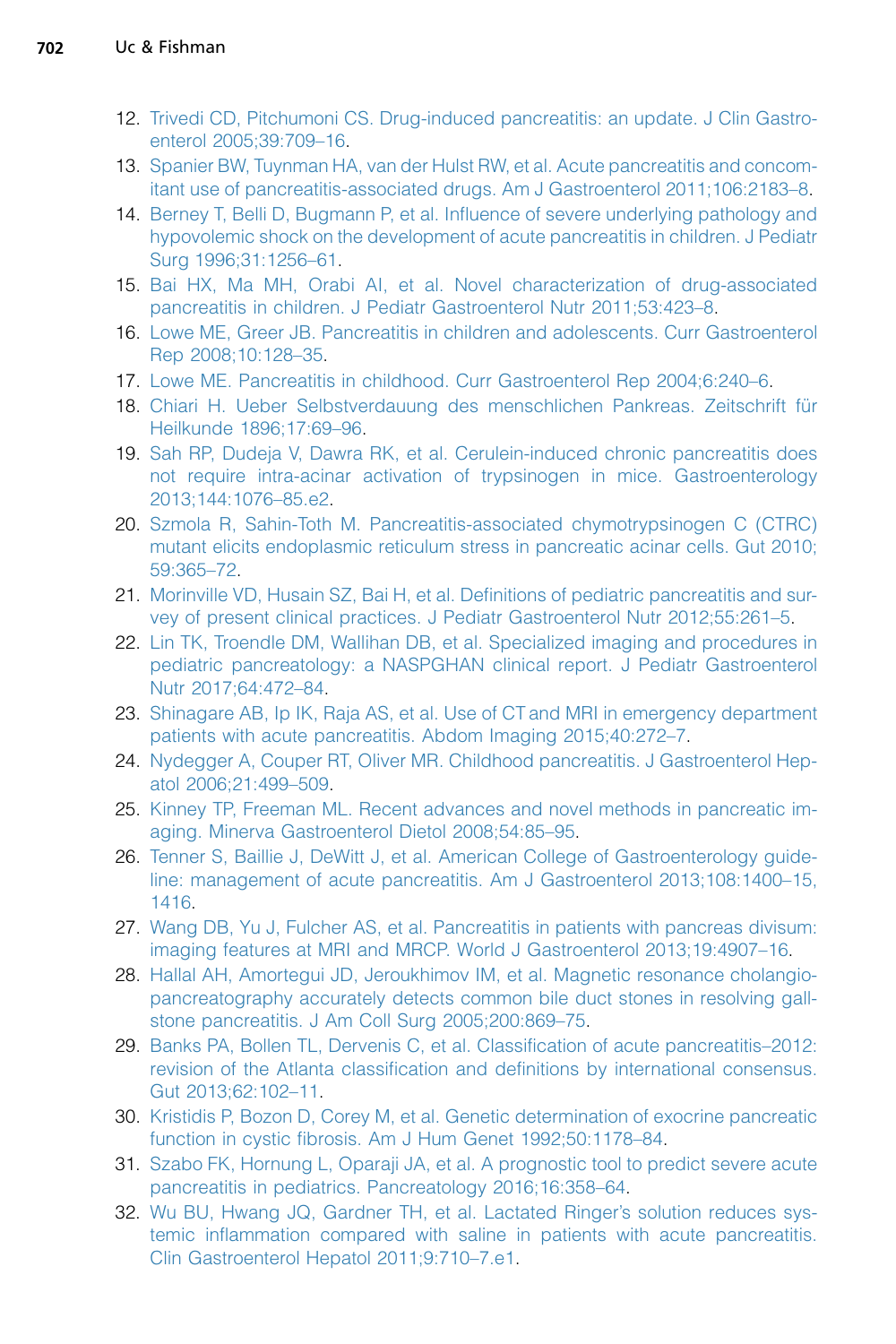- <span id="page-18-0"></span>33. [Szabo FK, Fei L, Cruz LA, et al. Early enteral nutrition and aggressive fluid resus](http://refhub.elsevier.com/S0031-3955(17)30010-X/sref33)[citation are associated with improved clinical outcomes in acute pancreatitis.](http://refhub.elsevier.com/S0031-3955(17)30010-X/sref33) [J Pediatr 2015;167:397–402.e1.](http://refhub.elsevier.com/S0031-3955(17)30010-X/sref33)
- 34. [Mirtallo JM, Forbes A, McClave SA, et al. International consensus guidelines for](http://refhub.elsevier.com/S0031-3955(17)30010-X/sref34) [nutrition therapy in pancreatitis. JPEN J Parenter Enteral Nutr 2012;36:284–91.](http://refhub.elsevier.com/S0031-3955(17)30010-X/sref34)
- 35. [Thompson DR. Narcotic analgesic effects on the sphincter of Oddi: a review of](http://refhub.elsevier.com/S0031-3955(17)30010-X/sref35) [the data and therapeutic implications in treating pancreatitis. Am J Gastroenterol](http://refhub.elsevier.com/S0031-3955(17)30010-X/sref35) [2001;96:1266–72.](http://refhub.elsevier.com/S0031-3955(17)30010-X/sref35)
- 36. [Troendle DM, Barth BA. ERCP can be safely and effectively performed by a pe](http://refhub.elsevier.com/S0031-3955(17)30010-X/sref36)[diatric gastroenterologist for choledocholithiasis in a pediatric facility. J Pediatr](http://refhub.elsevier.com/S0031-3955(17)30010-X/sref36) [Gastroenterol Nutr 2013;57:655–8.](http://refhub.elsevier.com/S0031-3955(17)30010-X/sref36)
- 37. [Fishman DS, Chumpitazi BP, Raijman I, et al. Endoscopic retrograde cholangiog](http://refhub.elsevier.com/S0031-3955(17)30010-X/sref37)[raphy for pediatric choledocholithiasis: assessing the need for endoscopic inter](http://refhub.elsevier.com/S0031-3955(17)30010-X/sref37)[vention. World J Gastrointest Endosc 2016;8:425–32](http://refhub.elsevier.com/S0031-3955(17)30010-X/sref37).
- 38. [Jazrawi SF, Barth BA, Sreenarasimhaiah J. Efficacy of endoscopic ultrasound](http://refhub.elsevier.com/S0031-3955(17)30010-X/sref38)[guided drainage of pancreatic pseudocysts in a pediatric population. Dig Dis](http://refhub.elsevier.com/S0031-3955(17)30010-X/sref38) [Sci 2011;56:902–8](http://refhub.elsevier.com/S0031-3955(17)30010-X/sref38).
- 39. [Lin TK, Palermo JJ, Nathan JD, et al. Timing of cholecystectomy in children with](http://refhub.elsevier.com/S0031-3955(17)30010-X/sref39) [biliary pancreatitis. J Pediatr Gastroenterol Nutr 2016;62:118–21](http://refhub.elsevier.com/S0031-3955(17)30010-X/sref39).
- 40. [Gurusamy KS, Nagendran M, Davidson BR. Early versus delayed laparoscopic](http://refhub.elsevier.com/S0031-3955(17)30010-X/sref40) [cholecystectomy for acute gallstone pancreatitis. Cochrane Database Syst Rev](http://refhub.elsevier.com/S0031-3955(17)30010-X/sref40) [2013;\(9\):CD010326](http://refhub.elsevier.com/S0031-3955(17)30010-X/sref40).
- 41. [van Baal MC, Besselink MG, Bakker OJ, et al. Timing of cholecystectomy after](http://refhub.elsevier.com/S0031-3955(17)30010-X/sref41) [mild biliary pancreatitis: a systematic review. Ann Surg 2012;255:860–6.](http://refhub.elsevier.com/S0031-3955(17)30010-X/sref41)
- 42. [Morinville VD, Lowe ME, Ahuja M, et al. Design and implementation of INSPPIRE](http://refhub.elsevier.com/S0031-3955(17)30010-X/sref42) [\(International Study Group of Pediatric Pancreatitis: In Search for a Cure\).](http://refhub.elsevier.com/S0031-3955(17)30010-X/sref42) [J Pediatr Gastroenterol Nutr 2014;59\(3\):360–4](http://refhub.elsevier.com/S0031-3955(17)30010-X/sref42).
- 43. [Schwarzenberg SJ, Bellin M, Husain SZ, et al. Pediatric chronic pancreatitis is](http://refhub.elsevier.com/S0031-3955(17)30010-X/sref43) [associated with genetic risk factors and substantial disease burden. J Pediatr](http://refhub.elsevier.com/S0031-3955(17)30010-X/sref43) [2015;166:890–6.e1](http://refhub.elsevier.com/S0031-3955(17)30010-X/sref43).
- 44. [Kumar S, Ooi CY, Werlin S, et al. Risk factors associated with pediatric acute](http://refhub.elsevier.com/S0031-3955(17)30010-X/sref44) [recurrent and chronic pancreatitis: lessons from INSPPIRE. JAMA Pediatr 2016;](http://refhub.elsevier.com/S0031-3955(17)30010-X/sref44) [170:562–9](http://refhub.elsevier.com/S0031-3955(17)30010-X/sref44).
- 45. [Witt H, Beer S, Rosendahl J, et al. Variants in CPA1 are strongly associated with](http://refhub.elsevier.com/S0031-3955(17)30010-X/sref45) [early onset chronic pancreatitis. Nat Genet 2013;45:1216–20.](http://refhub.elsevier.com/S0031-3955(17)30010-X/sref45)
- 46. [Fjeld K, Weiss FU, Lasher D, et al. A recombined allele of the lipase gene CEL](http://refhub.elsevier.com/S0031-3955(17)30010-X/sref46) [and its pseudogene CELP confers susceptibility to chronic pancreatitis. Nat](http://refhub.elsevier.com/S0031-3955(17)30010-X/sref46) [Genet 2015;47\(5\):518–22](http://refhub.elsevier.com/S0031-3955(17)30010-X/sref46).
- 47. [Ragvin A, Fjeld K, Weiss FU, et al. The number of tandem repeats in the carboxyl](http://refhub.elsevier.com/S0031-3955(17)30010-X/sref47)[ester lipase \(CEL\) gene as a risk factor in alcoholic and idiopathic chronic](http://refhub.elsevier.com/S0031-3955(17)30010-X/sref47) [pancreatitis. Pancreatology 2013;13:29–32](http://refhub.elsevier.com/S0031-3955(17)30010-X/sref47).
- 48. [Ting J, Wilson L, Schwarzenberg SJ, et al. Direct costs of acute recurrent and](http://refhub.elsevier.com/S0031-3955(17)30010-X/sref48) [chronic pancreatitis in children in the INSPPIRE registry. J Pediatr Gastroenterol](http://refhub.elsevier.com/S0031-3955(17)30010-X/sref48) [Nutr 2016;62:443–9.](http://refhub.elsevier.com/S0031-3955(17)30010-X/sref48)
- 49. [Howes N, Lerch MM, Greenhalf W, et al. Clinical and genetic characteristics of](http://refhub.elsevier.com/S0031-3955(17)30010-X/sref49) [hereditary pancreatitis in Europe. Clin Gastroenterol Hepatol 2004;2:252–61](http://refhub.elsevier.com/S0031-3955(17)30010-X/sref49).
- 50. [Gariepy CE, Heyman MB, Lowe ME, et al. The causal evaluation of acute recur](http://refhub.elsevier.com/S0031-3955(17)30010-X/sref50)[rent and chronic pancreatitis in children: consensus from the INSPPIRE Group.](http://refhub.elsevier.com/S0031-3955(17)30010-X/sref50) [J Pediatr Gastroenterol Nutr 2017;64\(1\):95–103](http://refhub.elsevier.com/S0031-3955(17)30010-X/sref50).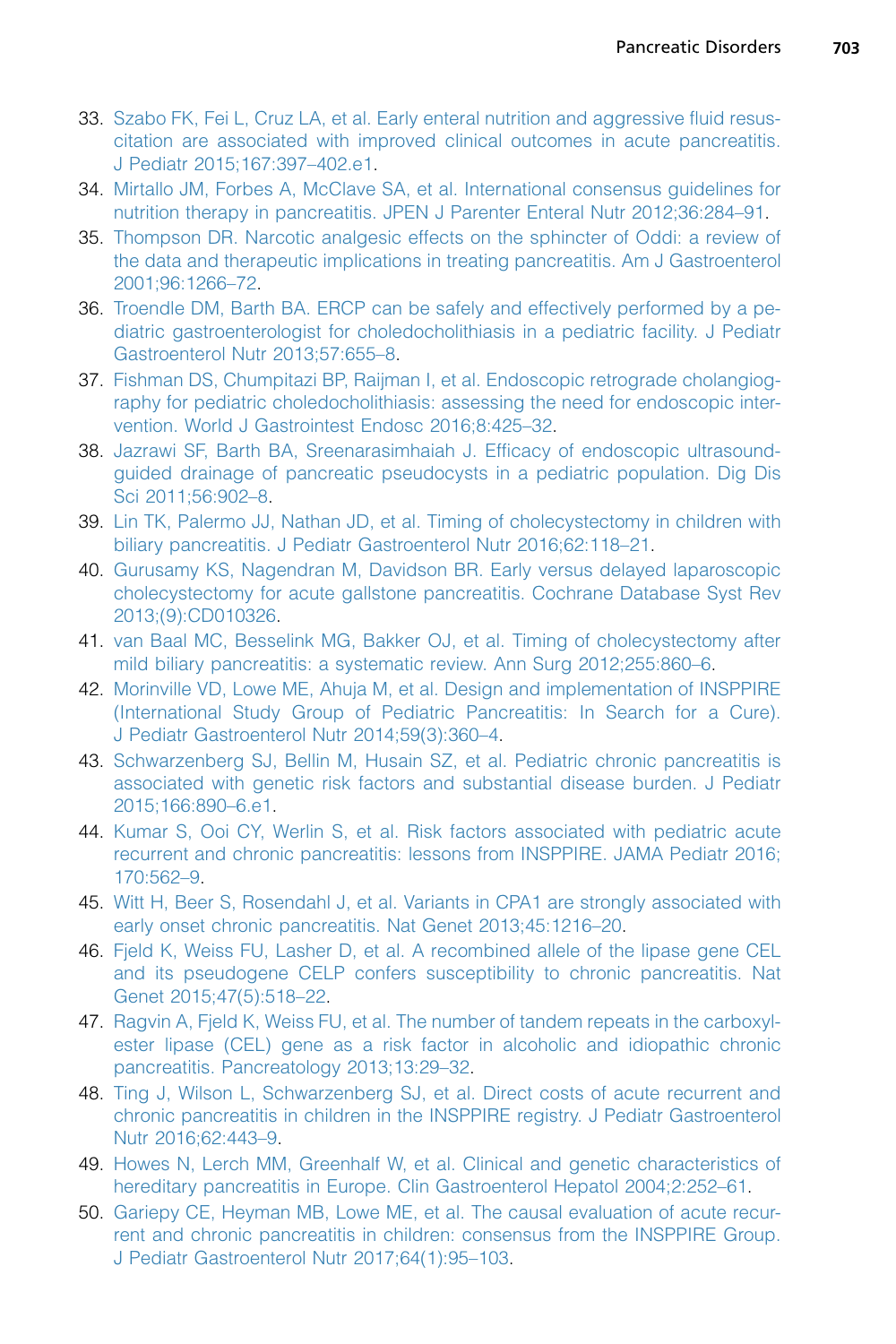- <span id="page-19-0"></span>51. [Hansen TM, Nilsson M, Gram M, et al. Morphological and functional evaluation of](http://refhub.elsevier.com/S0031-3955(17)30010-X/sref51) [chronic pancreatitis with magnetic resonance imaging. World J Gastroenterol](http://refhub.elsevier.com/S0031-3955(17)30010-X/sref51) [2013;19:7241–6](http://refhub.elsevier.com/S0031-3955(17)30010-X/sref51).
- 52. [Kolodziejczyk E, Jurkiewicz E, Pertkiewicz J, et al. MRCP Versus ERCP in the eval](http://refhub.elsevier.com/S0031-3955(17)30010-X/sref52)[uation of chronic pancreatitis in children: which is the better choice? Pancreas](http://refhub.elsevier.com/S0031-3955(17)30010-X/sref52) [2016;45:1115–9](http://refhub.elsevier.com/S0031-3955(17)30010-X/sref52).
- 53. [Manfredi R, Lucidi V, Gui B, et al. Idiopathic chronic pancreatitis in children: MR](http://refhub.elsevier.com/S0031-3955(17)30010-X/sref53) [cholangiopancreatography after secretin administration. Radiology 2002;224:](http://refhub.elsevier.com/S0031-3955(17)30010-X/sref53) [675–82.](http://refhub.elsevier.com/S0031-3955(17)30010-X/sref53)
- 54. [Catalano MF, Sahai A, Levy M, et al. EUS-based criteria for the diagnosis of](http://refhub.elsevier.com/S0031-3955(17)30010-X/sref54) [chronic pancreatitis: the Rosemont classification. Gastrointest Endosc 2009;69:](http://refhub.elsevier.com/S0031-3955(17)30010-X/sref54) [1251–61.](http://refhub.elsevier.com/S0031-3955(17)30010-X/sref54)
- 55. [Olesen SS, Bouwense SA, Wilder-Smith OH, et al. Pregabalin reduces pain in pa](http://refhub.elsevier.com/S0031-3955(17)30010-X/sref55)[tients with chronic pancreatitis in a randomized, controlled trial. Gastroenterology](http://refhub.elsevier.com/S0031-3955(17)30010-X/sref55) [2011;141:536–43](http://refhub.elsevier.com/S0031-3955(17)30010-X/sref55).
- 56. [Troendle DM, Barth BA. Pediatric considerations in endoscopic retrograde chol](http://refhub.elsevier.com/S0031-3955(17)30010-X/sref56)[angiopancreatography. Gastrointest Endosc Clin N Am 2016;26:119–36](http://refhub.elsevier.com/S0031-3955(17)30010-X/sref56).
- 57. [Agarwal J, Nageshwar Reddy D, Talukdar R, et al. ERCP in the management of](http://refhub.elsevier.com/S0031-3955(17)30010-X/sref57) [pancreatic diseases in children. Gastrointest Endosc 2014;79:271–8.](http://refhub.elsevier.com/S0031-3955(17)30010-X/sref57)
- 58. [Oracz G, Pertkiewicz J, Kierkus J, et al. Efficiency of pancreatic duct stenting ther](http://refhub.elsevier.com/S0031-3955(17)30010-X/sref58)[apy in children with chronic pancreatitis. Gastrointest Endosc 2014;80:1022–9.](http://refhub.elsevier.com/S0031-3955(17)30010-X/sref58)
- 59. [Kobayashi T, Manivel JC, Bellin MD, et al. Correlation of pancreatic histopatholog](http://refhub.elsevier.com/S0031-3955(17)30010-X/sref59)[ic findings and islet yield in children with chronic pancreatitis undergoing total](http://refhub.elsevier.com/S0031-3955(17)30010-X/sref59) [pancreatectomy and islet autotransplantation. Pancreas 2010;39:57–63](http://refhub.elsevier.com/S0031-3955(17)30010-X/sref59).
- 60. [Bellin MD, Freeman ML, Schwarzenberg SJ, et al. Quality of life improves for pe](http://refhub.elsevier.com/S0031-3955(17)30010-X/sref60)[diatric patients after total pancreatectomy and islet autotransplant for chronic](http://refhub.elsevier.com/S0031-3955(17)30010-X/sref60) [pancreatitis. Clin Gastroenterol Hepatol 2011;9:793–9](http://refhub.elsevier.com/S0031-3955(17)30010-X/sref60).
- 61. [Chinnakotla S, Bellin MD, Schwarzenberg SJ, et al. Total pancreatectomy and](http://refhub.elsevier.com/S0031-3955(17)30010-X/sref61) [islet autotransplantation in children for chronic pancreatitis: indication, surgical](http://refhub.elsevier.com/S0031-3955(17)30010-X/sref61) [techniques, postoperative management, and long-term outcomes. Ann Surg](http://refhub.elsevier.com/S0031-3955(17)30010-X/sref61) [2014;260:56–64](http://refhub.elsevier.com/S0031-3955(17)30010-X/sref61).
- 62. [Bellin MD, Carlson AM, Kobayashi T, et al. Outcome after pancreatectomy and](http://refhub.elsevier.com/S0031-3955(17)30010-X/sref62) [islet autotransplantation in a pediatric population. J Pediatr Gastroenterol Nutr](http://refhub.elsevier.com/S0031-3955(17)30010-X/sref62) [2008;47:37–44](http://refhub.elsevier.com/S0031-3955(17)30010-X/sref62).
- 63. [Wilson GC, Sutton JM, Salehi M, et al. Surgical outcomes after total pancreatec](http://refhub.elsevier.com/S0031-3955(17)30010-X/sref63)[tomy and islet cell autotransplantation in pediatric patients. Surgery 2013;154:](http://refhub.elsevier.com/S0031-3955(17)30010-X/sref63) [777–83 \[discussion: 783–4\].](http://refhub.elsevier.com/S0031-3955(17)30010-X/sref63)
- 64. [Chinnakotla S, Radosevich DM, Dunn TB, et al. Long-term outcomes of total](http://refhub.elsevier.com/S0031-3955(17)30010-X/sref64) [pancreatectomy and islet auto transplantation for hereditary/genetic pancreatitis.](http://refhub.elsevier.com/S0031-3955(17)30010-X/sref64) [J Am Coll Surg 2014;218:530–43](http://refhub.elsevier.com/S0031-3955(17)30010-X/sref64).
- 65. [Sutherland DE, Radosevich DM, Bellin MD, et al. Total pancreatectomy and islet](http://refhub.elsevier.com/S0031-3955(17)30010-X/sref65) [autotransplantation for chronic pancreatitis. J Am Coll Surg 2012;214:409–24](http://refhub.elsevier.com/S0031-3955(17)30010-X/sref65) [\[discussion: 424–6\].](http://refhub.elsevier.com/S0031-3955(17)30010-X/sref65)
- 66. [WalshRM, Saavedra JR, Lentz G, et al.Improved quality of life followingtotal pancre](http://refhub.elsevier.com/S0031-3955(17)30010-X/sref66)[atectomy and auto-islet transplantation for chronic pancreatitis. J Gastrointest Surg](http://refhub.elsevier.com/S0031-3955(17)30010-X/sref66) [2012;16:1469–77](http://refhub.elsevier.com/S0031-3955(17)30010-X/sref66).
- 67. [Welsh MJ, Smith AE. Molecular mechanisms of CFTR chloride channel dysfunc](http://refhub.elsevier.com/S0031-3955(17)30010-X/sref67)[tion in cystic fibrosis. Cell 1993;73:1251–4](http://refhub.elsevier.com/S0031-3955(17)30010-X/sref67).
- 68. [Wilschanski M, Durie PR. Patterns of GI disease in adulthood associated with mu](http://refhub.elsevier.com/S0031-3955(17)30010-X/sref68)[tations in the CFTR gene. Gut 2007;56:1153–63.](http://refhub.elsevier.com/S0031-3955(17)30010-X/sref68)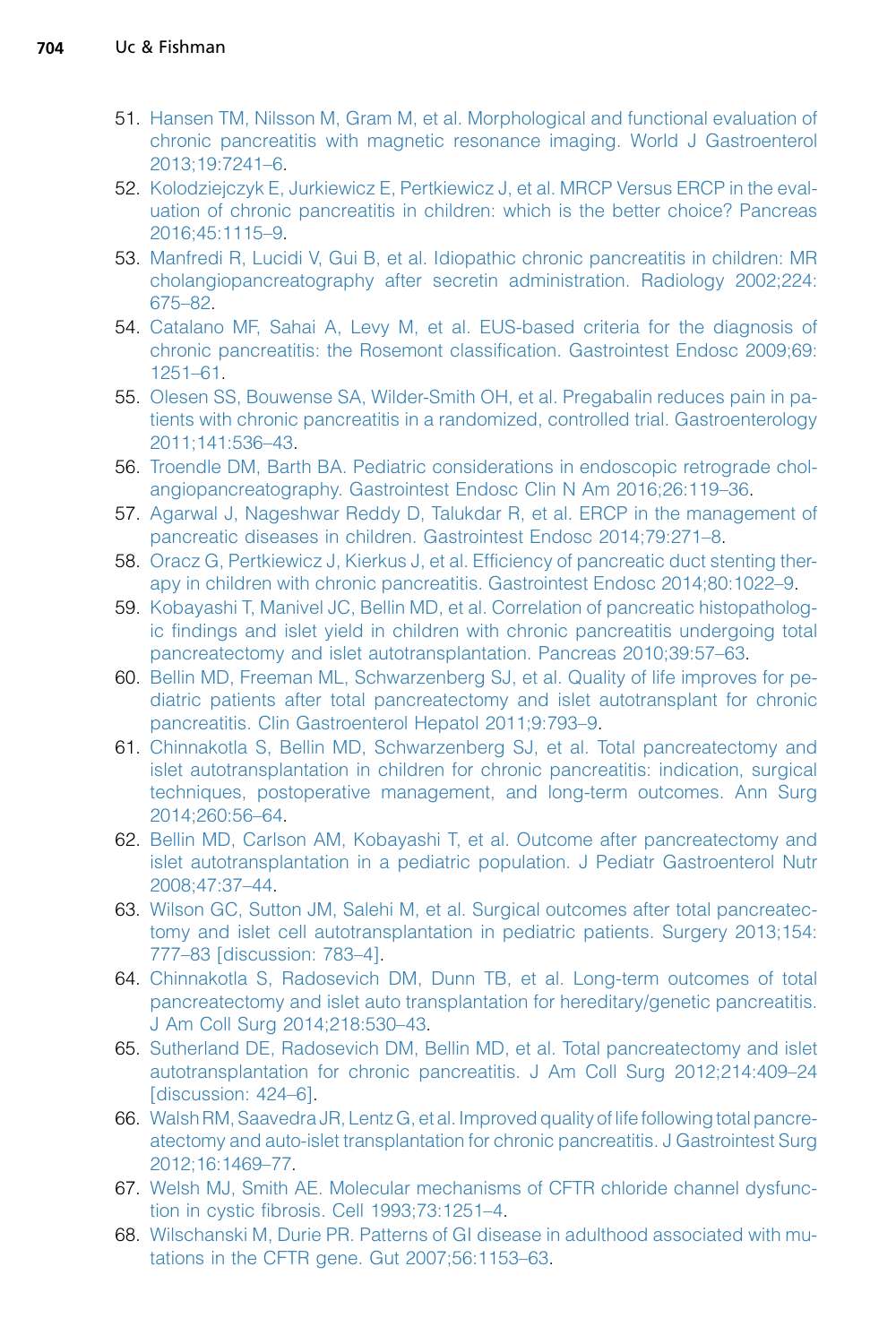- <span id="page-20-0"></span>69. [De BK, Weren M, Proesmans M, et al. Pancreatitis among patients with cystic](http://refhub.elsevier.com/S0031-3955(17)30010-X/sref69) [fibrosis: correlation with pancreatic status and genotype. Pediatrics 2005;115:](http://refhub.elsevier.com/S0031-3955(17)30010-X/sref69) [e463–9.](http://refhub.elsevier.com/S0031-3955(17)30010-X/sref69)
- 70. [Ooi CY, Dorfman R, Cipolli M, et al. Type of CFTR mutation determines risk of](http://refhub.elsevier.com/S0031-3955(17)30010-X/sref70) [pancreatitis in patients with cystic fibrosis. Gastroenterology 2011;140:](http://refhub.elsevier.com/S0031-3955(17)30010-X/sref70) [153–61](http://refhub.elsevier.com/S0031-3955(17)30010-X/sref70).
- 71. [Myers KC, Bolyard AA, Otto B, et al. Variable clinical presentation of Shwachman-](http://refhub.elsevier.com/S0031-3955(17)30010-X/sref71)[Diamond syndrome: update from the North American Shwachman-Diamond syn](http://refhub.elsevier.com/S0031-3955(17)30010-X/sref71)[drome registry. J Pediatr 2014;164:866–70.](http://refhub.elsevier.com/S0031-3955(17)30010-X/sref71)
- 72. [Dall'oca C, Bondi M, Merlini M, et al. Shwachman-Diamond syndrome. Musculos](http://refhub.elsevier.com/S0031-3955(17)30010-X/sref72)[kelet Surg 2012;96:81–8.](http://refhub.elsevier.com/S0031-3955(17)30010-X/sref72)
- 73. [Dror Y, Donadieu J, Koglmeier J, et al. Draft consensus guidelines for diagnosis](http://refhub.elsevier.com/S0031-3955(17)30010-X/sref73) [and treatment of Shwachman-Diamond syndrome. Ann N Y Acad Sci 2011;1242:](http://refhub.elsevier.com/S0031-3955(17)30010-X/sref73) [40–55](http://refhub.elsevier.com/S0031-3955(17)30010-X/sref73).
- 74. [Ammann RW, Akovbiantz A, Largiader F, et al. Course and outcome of chronic](http://refhub.elsevier.com/S0031-3955(17)30010-X/sref74) [pancreatitis. Longitudinal study of a mixed medical-surgical series of 245 pa](http://refhub.elsevier.com/S0031-3955(17)30010-X/sref74)[tients. Gastroenterology 1984;86:820–8.](http://refhub.elsevier.com/S0031-3955(17)30010-X/sref74)
- 75. [Layer P, Yamamoto H, Kalthoff L, et al. The different courses of early- and late](http://refhub.elsevier.com/S0031-3955(17)30010-X/sref75)[onset idiopathic and alcoholic chronic pancreatitis. Gastroenterology 1994;107:](http://refhub.elsevier.com/S0031-3955(17)30010-X/sref75) [1481–7.](http://refhub.elsevier.com/S0031-3955(17)30010-X/sref75)
- 76. [Raeder H, Johansson S, Holm PI, et al. Mutations in the CEL VNTR cause a syn](http://refhub.elsevier.com/S0031-3955(17)30010-X/sref76)[drome of diabetes and pancreatic exocrine dysfunction. Nat Genet 2006;38:](http://refhub.elsevier.com/S0031-3955(17)30010-X/sref76) [54–62](http://refhub.elsevier.com/S0031-3955(17)30010-X/sref76).
- 77. [Zenker M, Mayerle J, Lerch MM, et al. Deficiency of UBR1, a ubiquitin ligase of the](http://refhub.elsevier.com/S0031-3955(17)30010-X/sref77) [N-end rule pathway, causes pancreatic dysfunction, malformations and mental](http://refhub.elsevier.com/S0031-3955(17)30010-X/sref77) [retardation \(Johanson-Blizzard syndrome\). Nat Genet 2005;37:1345–50.](http://refhub.elsevier.com/S0031-3955(17)30010-X/sref77)
- 78. [Atik T, Karakoyun M, Sukalo M, et al. Two novel UBR1 gene mutations in a patient](http://refhub.elsevier.com/S0031-3955(17)30010-X/sref78) [with Johanson Blizzard syndrome: a mild phenotype without mental retardation.](http://refhub.elsevier.com/S0031-3955(17)30010-X/sref78) [Gene 2015;570:153–5.](http://refhub.elsevier.com/S0031-3955(17)30010-X/sref78)
- 79. [Ellery KM, Erdman SH. Johanson-Blizzard syndrome: expanding the phenotype](http://refhub.elsevier.com/S0031-3955(17)30010-X/sref79) [of exocrine pancreatic insufficiency. JOP 2014;15:388–90](http://refhub.elsevier.com/S0031-3955(17)30010-X/sref79).
- 80. [Tumino M, Meli C, Farruggia P, et al. Clinical manifestations and management of](http://refhub.elsevier.com/S0031-3955(17)30010-X/sref80) [four children with Pearson syndrome. Am J Med Genet A 2011;155A:3063–6](http://refhub.elsevier.com/S0031-3955(17)30010-X/sref80).
- 81. [Ketwaroo G, Brown A, Young B, et al. Defining the accuracy of secretin pancre](http://refhub.elsevier.com/S0031-3955(17)30010-X/sref81)[atic function testing in patients with suspected early chronic pancreatitis. Am J](http://refhub.elsevier.com/S0031-3955(17)30010-X/sref81) [Gastroenterol 2013;108:1360–6.](http://refhub.elsevier.com/S0031-3955(17)30010-X/sref81)
- 82. [Schibli S, Corey M, Gaskin KJ, et al. Towards the ideal quantitative pancreatic](http://refhub.elsevier.com/S0031-3955(17)30010-X/sref82) [function test: analysis of test variables that influence validity. Clin Gastroenterol](http://refhub.elsevier.com/S0031-3955(17)30010-X/sref82) [Hepatol 2006;4:90–7](http://refhub.elsevier.com/S0031-3955(17)30010-X/sref82).
- 83. [Conwell DL, Zuccaro G Jr, Vargo JJ, et al. An endoscopic pancreatic function test](http://refhub.elsevier.com/S0031-3955(17)30010-X/sref83) [with cholecystokinin-octapeptide for the diagnosis of chronic pancreatitis. Clin](http://refhub.elsevier.com/S0031-3955(17)30010-X/sref83) [Gastroenterol Hepatol 2003;1:189–94.](http://refhub.elsevier.com/S0031-3955(17)30010-X/sref83)
- 84. [Walkowiak J, Nousia-Arvanitakis S, Agguridaki C, et al. Longitudinal follow-up of](http://refhub.elsevier.com/S0031-3955(17)30010-X/sref84) [exocrine pancreatic function in pancreatic sufficient cystic fibrosis patients using](http://refhub.elsevier.com/S0031-3955(17)30010-X/sref84) [the fecal elastase-1 test. JPediatr Gastroenterol Nutr 2003;36:474–8](http://refhub.elsevier.com/S0031-3955(17)30010-X/sref84).
- 85. [Tangpricha V, Kelly A, Stephenson A, et al. An update on the screening, diag](http://refhub.elsevier.com/S0031-3955(17)30010-X/sref85)[nosis, management, and treatment of vitamin D deficiency in individuals with](http://refhub.elsevier.com/S0031-3955(17)30010-X/sref85) [cystic fibrosis: evidence-based recommendations from the Cystic Fibrosis Foun](http://refhub.elsevier.com/S0031-3955(17)30010-X/sref85)[dation. J Clin Endocrinol Metab 2012;97:1082–93.](http://refhub.elsevier.com/S0031-3955(17)30010-X/sref85)